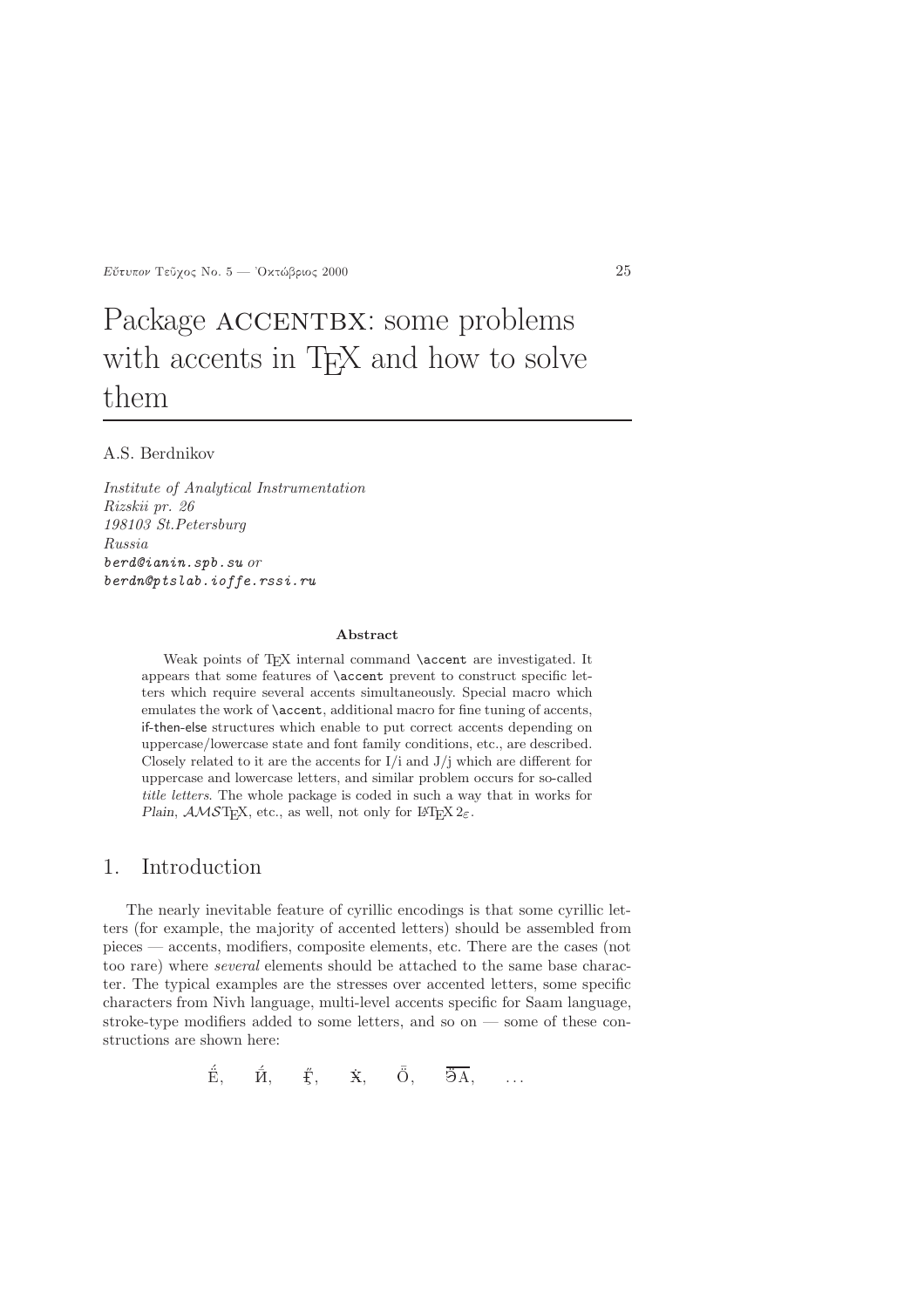| 26 | A.S.Berdnikov |
|----|---------------|
|    |               |

In addition there are the cases where the accent is positioned between two characters — for example, in German [1] there is the abbreviation  $-b\check{g}$  which substitutes  $-burg$  when necessary<sup>1</sup>. Such effect could be simulated by a special invisible character with zero width and corresponding height as it is described in the documentation for DC/EC fonts [1], but invisible rule with zero width or \phantom command are better for this purpose — unfortunately \accent cannot place accents over them.

Another problem arises when we need the accent above the letters I/i or  $J/i$  — these letters contain dots for the lowercase form but do not contain it for the uppercase form. It is not a problem when there is no automatic uppercase and lowercase conversion of the user defined text since dottless lowercase forms are available in Computer Modern typefaces — but, for example, the Khakassian uppercase 'I' could be unexpectedly transformed into double-dotted 'i' after \lowercase used somethere:

 $\setminus I = I \quad \text{where} \setminus I = I \quad \text{where} \setminus I = i$ 

Summary: the primitive \accent command cannot be used for such constructions (it cannot analyze uppercase/lowercase characters, it puts accents only over the letters and atomic symbols ignoring the composite characters like \hbox or \vrule and it cannot put accent over already accented characters). To overcome these restrictions and to support inside one encoding as much cyrillic writing systems as possible, it is necessary to simulate the work of the command **\accent** by some other TEX tools.

Finally, there is some problem which does not relate directly to accents — This is the problem of so-called *title letters* which are not supported by T<sub>E</sub>X when the commands \lowercase and \uppercase work. Although it is not the problem with \accent (and hence corresponding macro are not included into ACCENTBX), it closely relates to the problem with accented I/i and  $J/i$  — so, this problem and its solution is discussed in section 10.1.

<sup>1</sup> In first version of this paper published in Proceedings of EuroTEX-97 there was an error: it states that sometimes in Serbian language the accents acute, grave, double-grave and frown (reverted breve) which are the specific Serbian stresses, may be positioned in a similar manner:  $\tilde{p}_{\text{DBHO}}$ ,  $\tilde{p}_{\text{TBa}}$ ,  $\tilde{p}_{\text{TBa}}$ ,  $\ldots$  More detailed investigation shows that in such cases corresponding stresses are placed strictly over the letter 'p'. But in Church Slavonic and Old Slavonic the accents paerok and titlo-in-letters placed between two letters are not a rare case.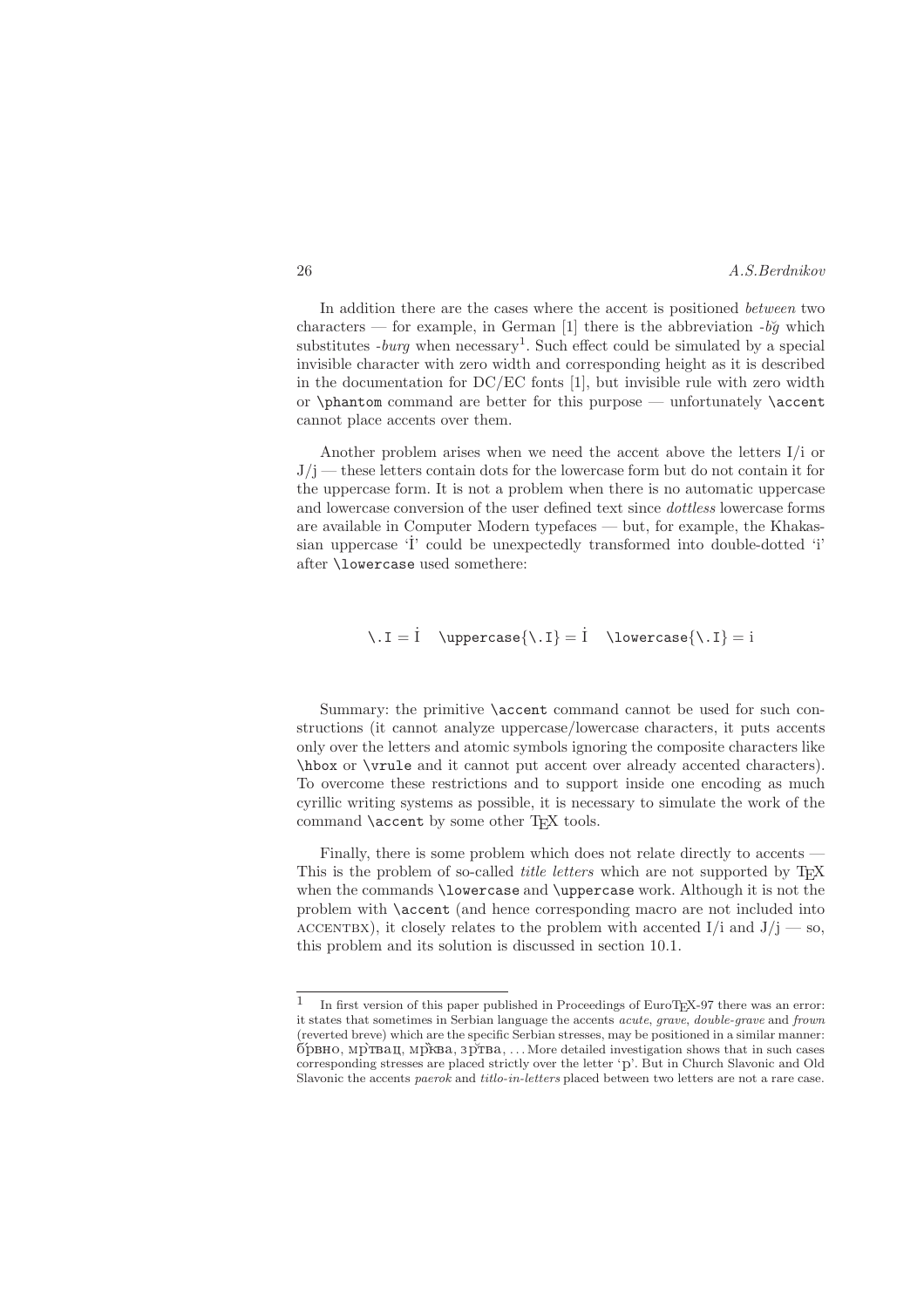# 2. How \accent works

Before we proceed to simulate the work of \accent it may be a good idea to see what particular operations are performed by this internal T<sub>EX</sub> command. Its syntaxis is specified as [2, 3]:

### $\text{S-bit number}$  (optional assignments) (character)

Character is a letter over which the accent should be placed. The 8-bit number is the code from the current font which corresponds to the character used as the accent. The optional assignments between the 8-bit number and the character could contain, in particular, the font switching commands which enable to take the accent defined by 8-bit number and the accented object defined by *character* from different fonts (although it cannot contain \setbox assignments).

If the assignments are not followed by a character (where character is the token with \catcode=11 or \catcode=12, command \char, TEX command created through \chardef, \noboundary command), TEX considers \accent as the equivalent to  $\char`>char\delta-bit$  number command. Otherwise the character which follows the assignment is accented by the character that corresponds to 8-bit number. The accenting algorithm is the following<sup>2</sup>:

- 1. If the character has a height equal to \fontdimen5 for the font where the accent is selected (which is 1ex for this font), the accent is centered horizontally over the box corresponding to the *character* and no additional vertical shift is inserted.
- 2. If the character has a height unequal to 1ex and the font is not slanted, i.e., the slant \fontdimen1 for the font where the accent is selected is equal to  $0pt$ , the accent  $\char`>char8-bit number$  is placed in a  $\hbox`$ hbox which is vertically shifted by the difference of the height of the *character* and **1ex**. The accent box is shifted up, if the *character* is heigher than 1ex, otherwise it is shifted down. It is also centered horizontally to the *character* box.
- 3. If the character has a height unequal to 1ex and the font is slanted, i.e., the value \fontdimen1 for the font where the accent is selected is not equal to  $0pt$ , the accent \char 8-bit number is placed in a \hbox and vertically shifted as described under 2.

Horizontally the center of the accent box is displaced from the center of the character by the absolute amount of the horizontal shift amount

<sup>2</sup> This description with minor corrections belongs to Bernd Raichle and was extracted by him through investigation of the original Web code for TEX.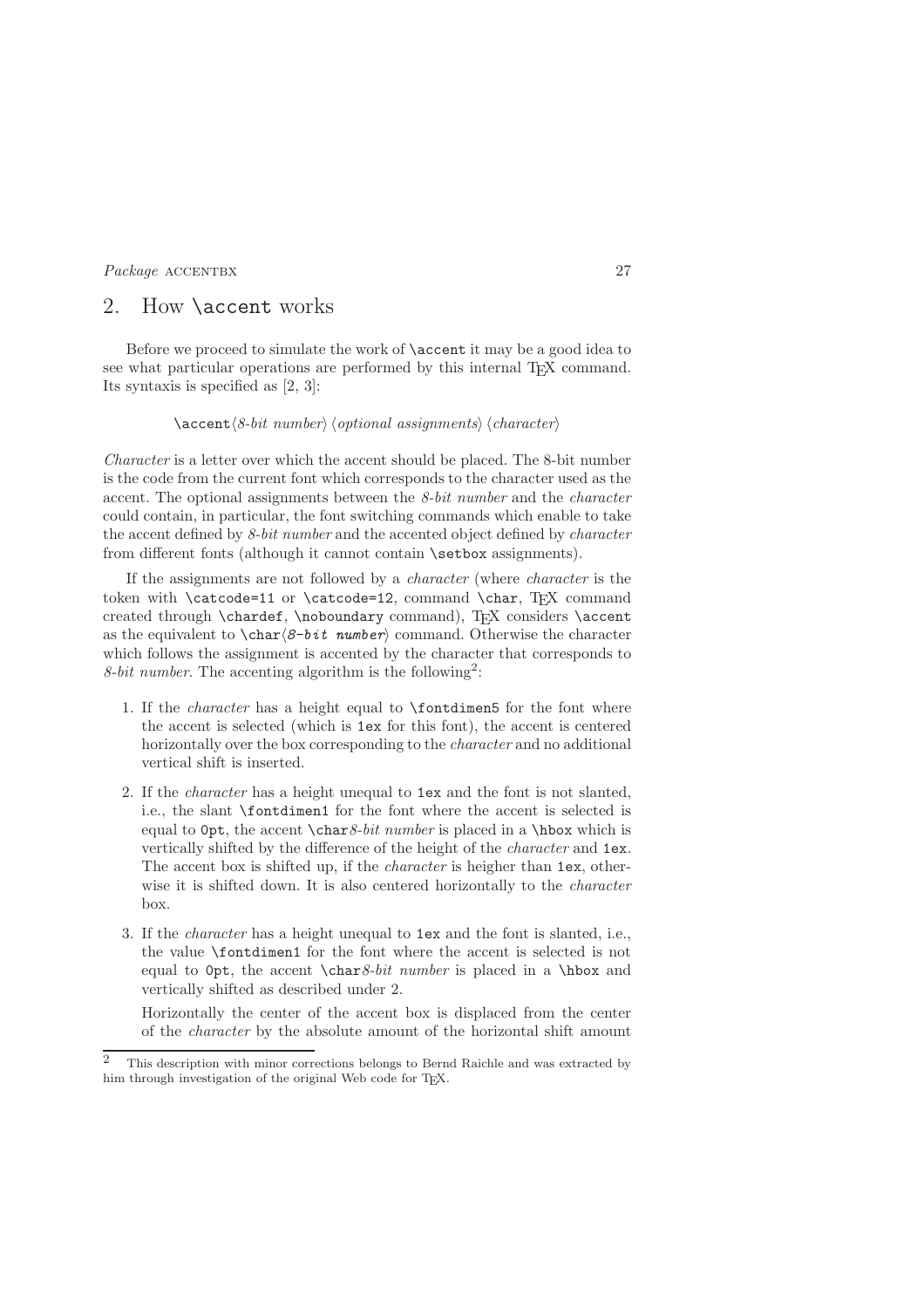multiplied by the font slant  $\font{font{imend}}$  (which is given as slant-per-pt). It is displaced to the right, either if the box is shifted up and the font slant is positive (i.e., the glyphs of the font are slanted to the right), or if the box is shifted down and the font slant is negative, otherwise the accent box is moved to the left.

Such additional horizontal shift proportional to slant value is an essential component of TEX accenting algorithm since it enables to position the accent properly over the slanted character proportionally to its height.

The proper positioning of the accent box over the accented character is performed by the explicit kerns inserted by TEX. Kerns are inserted in such a manner that the horizontal size of the accented character is not affected. On the contrary, the vertical size of the accented character is corrected following the height of the resulting construction.

The fact that the command **\accent** inserts explicit kerns prevents T<sub>EX</sub> from using its automatic hyphenation algorithm, as it usually happens for the words with explicitly inserted kerns. It is essential that the commands for the correct alignment of the accent with respect to the accented character are inserted by T<sub>E</sub>X in the output stream at first  $-$  i.e., *before* the main character. If the italic correction command  $\setminus\prime$  is placed after the accented character and if it is separated from the main character by some kerns, \hbox command, etc., it fails to define properly the italic correction shift.

# 3. How new \accent may be implemented

By definition the command \accent can put accents only over the atomic letters and symbols. In particular, it cannot put an accent over already accented character (at least in text mode). The other disadvantage is that accent and accented character should be taken usually from the same font. Although the syntaxis of \accent enables to use the font switching commands, this possibility is realized not in a comfortable mode. Usually we would like to select the accent from a special font, and the main character — from the current font. Inspite of it the \accent syntaxis forces to store and to reconstruct explicitly the current font status when the accent is selected not from the current font.

Some simple macro emulating the work of **\accent** and enabling to overcome its restrictions are suggested in  $[4]^3$ :

### \def\ifnnull#1{\def\inner{#1}\ifx\inner\empty\else}

<sup>3</sup> The original commands are modified a little to fit the purposes of this paper.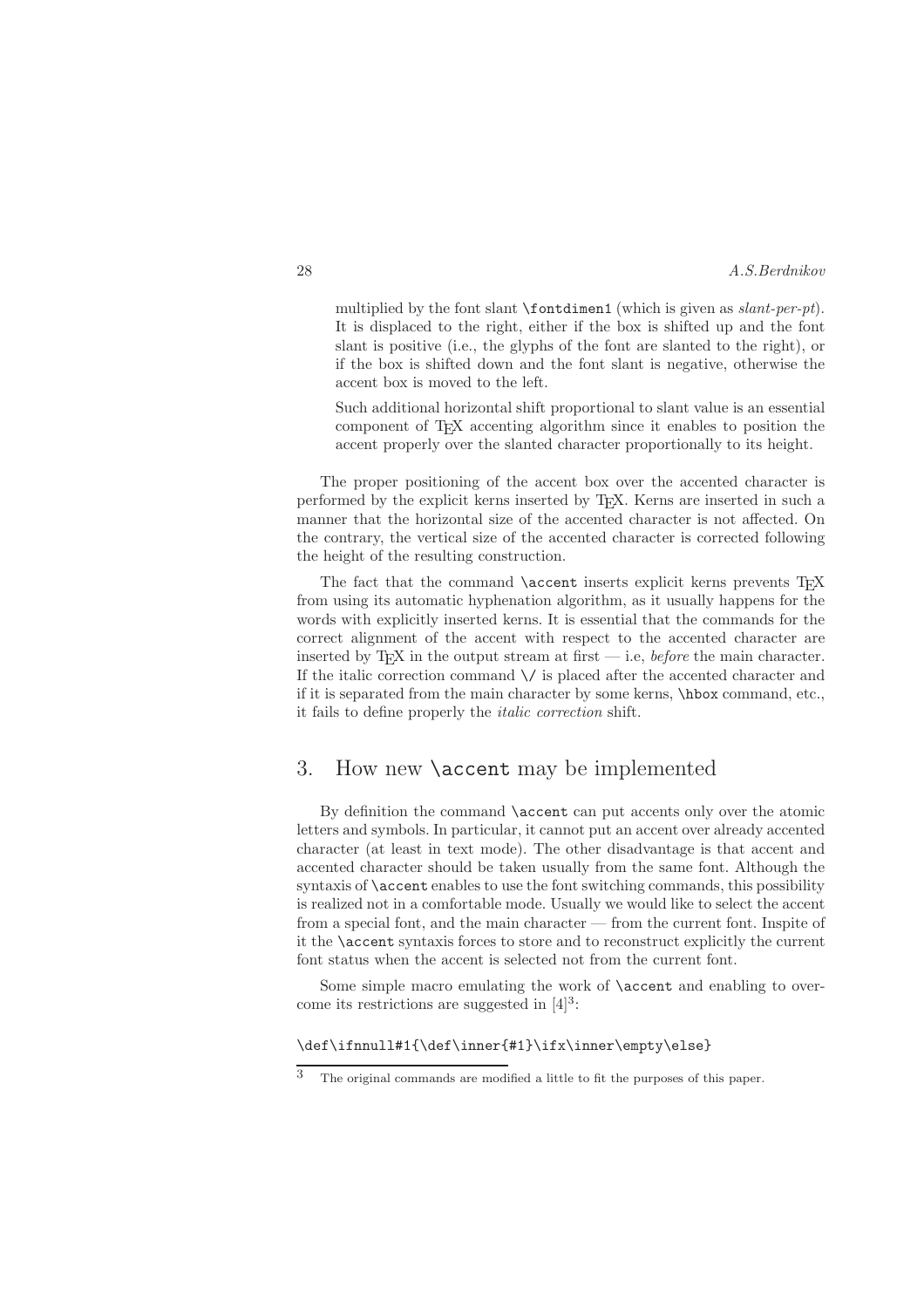```
\def\genaccent#1#2#3{%
   \leavevmode\setbox0=\hbox{#3}%
   \vbox{\offinterlineskip
         \ifnnull{#1}\hbox to \wd0{\hss#1\hss}\kern 0.2ex\fi
         \vbox to \ht0{\copy0\vss}%
         \vtop{\null\vbox to \dp0{\vss}%
           \ifnnull{#2}\kern 0.2ex \hbox to \wd0{\hss#2\hss}\fi
         }%
   \}%
}
```
It enables to put above and below an arbitrary TEX object as many accents as you wish (defined as \hbox if it is necessary). It is also not a problem to select the accents used for this purpose from a separate font without taking care about the current font status. Unfortunately these commands do not take into account the fine accent tuning for slanted fonts, and they also break down the work of italic correction  $\setminus$  (the main character is deeply hidden inside \vbox).

This scheme could be modified. Suppose the accent is defined as the first parameter of some macro, and the main symbol to be accented – as its second parameter. The following commands

```
\setbox0=\hbox{#2}
\setbox2=\hbox to \wd0{\hss#1\hss}
\raise\ht0\box2\kern-\wd0 \unhbox0
```
do the necessary work:<sup>4</sup>

- put the accent above the main character,
- align it properly in horizontal direction (at least for straight fonts),
- does not change the width of the main character while the height of the composite construction is corrected properly,
- leaves the main character as the last object in the output stream so that the italic correction command  $\setminus$  can have a free access to it,
- enables to use arbitrary TEX constructions for accents and accented characters,

<sup>4</sup> Here the command \unhbox is used instead of #2 following the recommendations by Bernd Raichle to avoid the side effects if there are assignments inside the argument #2.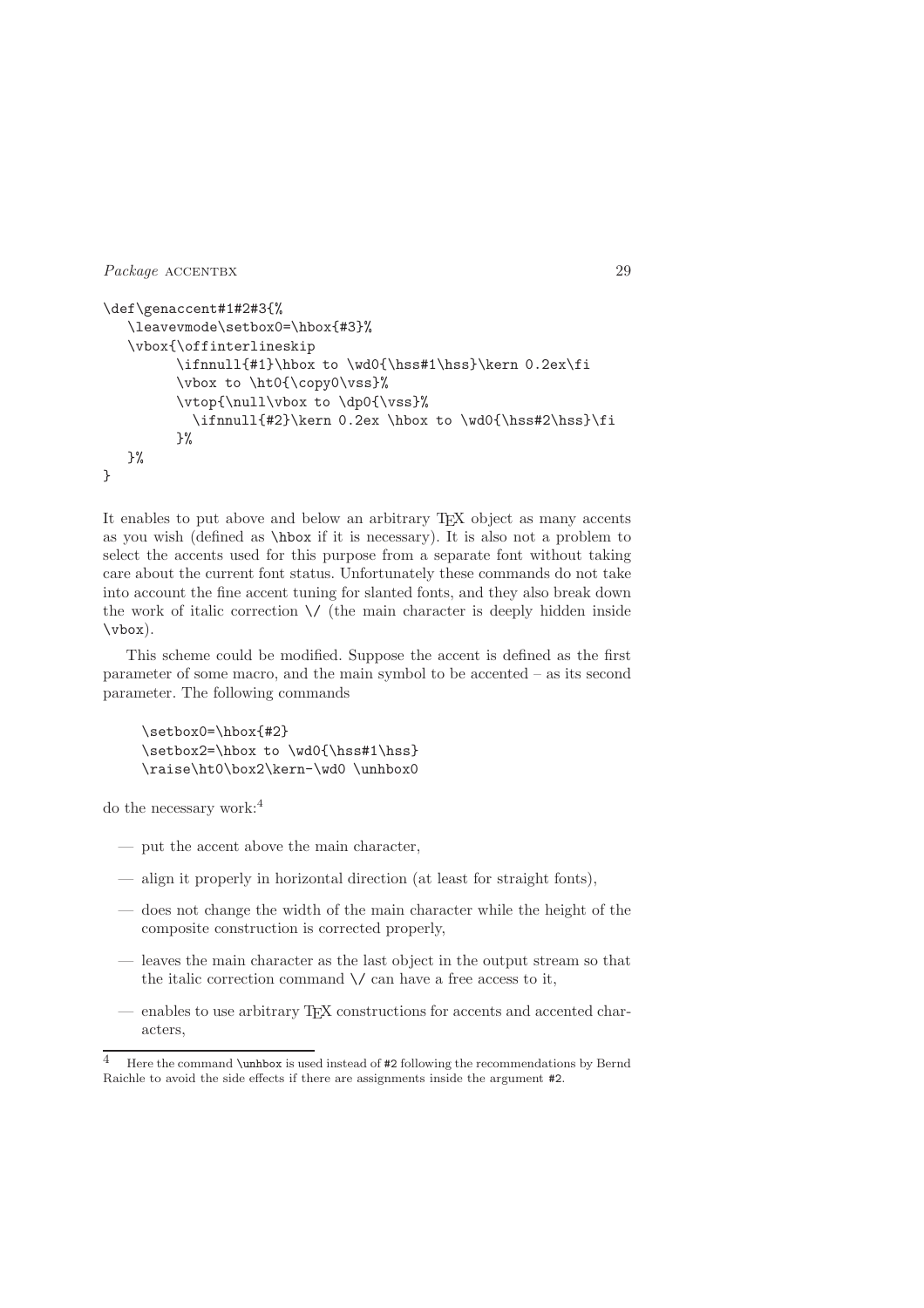| ''ase 1:                    | Case 2:                     |  |
|-----------------------------|-----------------------------|--|
| \dimenA=                    | $\dimenA = \ldots$          |  |
| $\dim$ en $B =$             | $\dim$ enB=                 |  |
| \dimenC=\dimenA             | $\dim\text{C}=\dim\text{A}$ |  |
| \countX=\dimenB             | \countX=\dimenB             |  |
| \multiply\dimenC by \countX | \divide\dimenC by 65536     |  |
| \divide\dimenC by 65536     | \multiply\dimenC by \countX |  |
|                             |                             |  |

Figure 1: How to multiply  $2pt \times 2pt \rightarrow 4pt$  in TEX

— conserves the kerning with the characters followed after the accented character (unfortunately the kerning with the previous character is destroyed irreversibly).

The only thing to do is to add the fine horizontal tuning which is not a problem as soon as we can calculate it. But the calculation of the horizontal shift necessary for slanted fonts is a problem and requires additional tricks! It is necessary to multiply slant value \fontdimen1 by the vertical shift of the accent, but the problem is that  $T_{E}X$  contains no primitive tools to multiply 2pt by 2pt and to get 4pt as a result (at least if the multiplied values are the \dimen registers).

One way to do such operation is to convert one value to an integer (assuming  $1pt=65536$ ) and perform multiplication as it is shown on Fig. 1. Unfortunately the accuracy of such algorithm is very low: in the first case the overflow could occur after \multiply\dimenC by \countX if \dimenA is too big; in the second case the result after \divide\dimenC by 65536 could be zero id \dimenA is too small. Some special macro exist [5, 6, 7, 8] which perform floating point calculations in T<sub>EX</sub> with high accuracy. Hopefully we do not need such intensive calculations. The macro \slant@value which converts the \fontdimen1 specified for the current font into numerical string (like \the command, but without the suffix  $pt$  at its end) would be enough for our purpose:

```
\setbox0=\hbox{#2}
\setbox2=\hbox to \wd0{\hss#1\hss}
\dimen2=\slant@value\ht0
\kern\dimen2
   \raise\ht0\box2\kern-\wd0
\kern-\dimen2 #2
```
The macro which converts the \fontdimen1 of the current font into text string without the suffix pt at its end can be coded, for example, as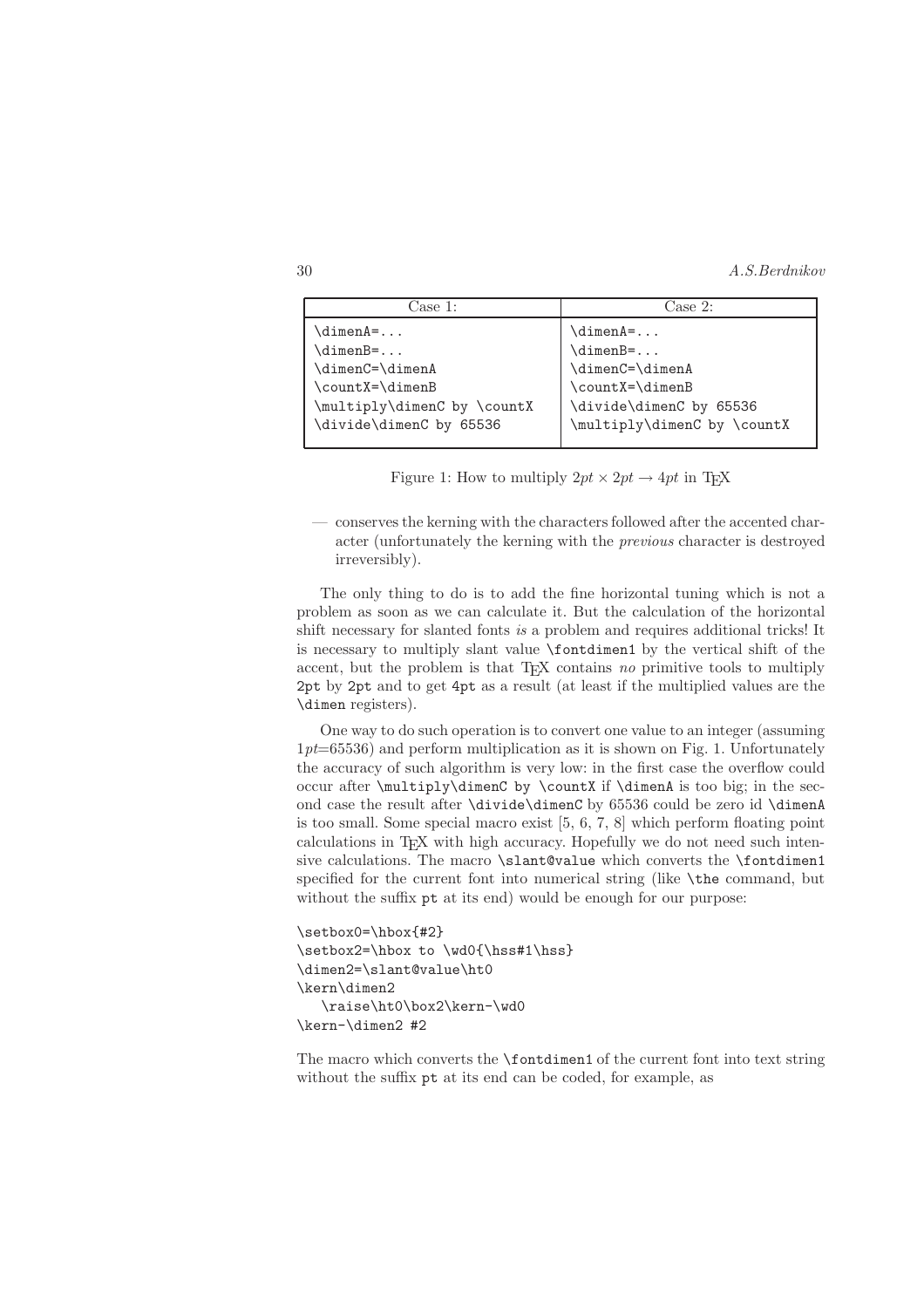```
\begingroup\catcode'P=12 \catcode'T=12
           \lowercase{\endgroup\def\strip@pt#1PT}{#1}}
\def\slant@value{\expandafter\strip@pt\the\fontdimen1\font}
```
(This trick is suggested by Bernd Raichle and is based on \kslant shown on p.375 of TEXbook.)

Other operations require a standard T<sub>E</sub>Xnical work with boxws and does not cause serious problems from the designer. Unfortunately, such operations destroy automatic kerning and prevents automatic hyphenations (like ordinary command \accent does).

# 4. General remarks about accent commands

To create the "universal" set of accenting commants it is necessary to take into account the following factors:

- 1. Symbol used as accent could be (and should be) an ordinary  $\hbar$ i.e., the User does not align it in advance with respect to the height of 1ex as it is done for accent characters in CM fonts.
- 2. Since typical accents in CM fonts are shifted in advance verically by 1ex and horizontally by corresponding slant correction, before we use these characters as accents we should compensate these shifts backward. Hence, the User should have at his/her disposal necessary macro.
- 3. Although typically accents are placed above the characters, there are cases where the modifiers are placed below the character, at the baseline of the character and over the character to make special composite objects. Hence, a variety of accenting commands is necessary.
- 4. Accents which are placed above the character or below the character may have additional vertical space between the accent and the character for fine tuning.
- 5. Accents which are the modifiers joined without space with the character may require to shift it closer to the character to make intersection well expressed.
- 6. Symbol like comma may require to raise it above the baseline before it can be used as the upper accent.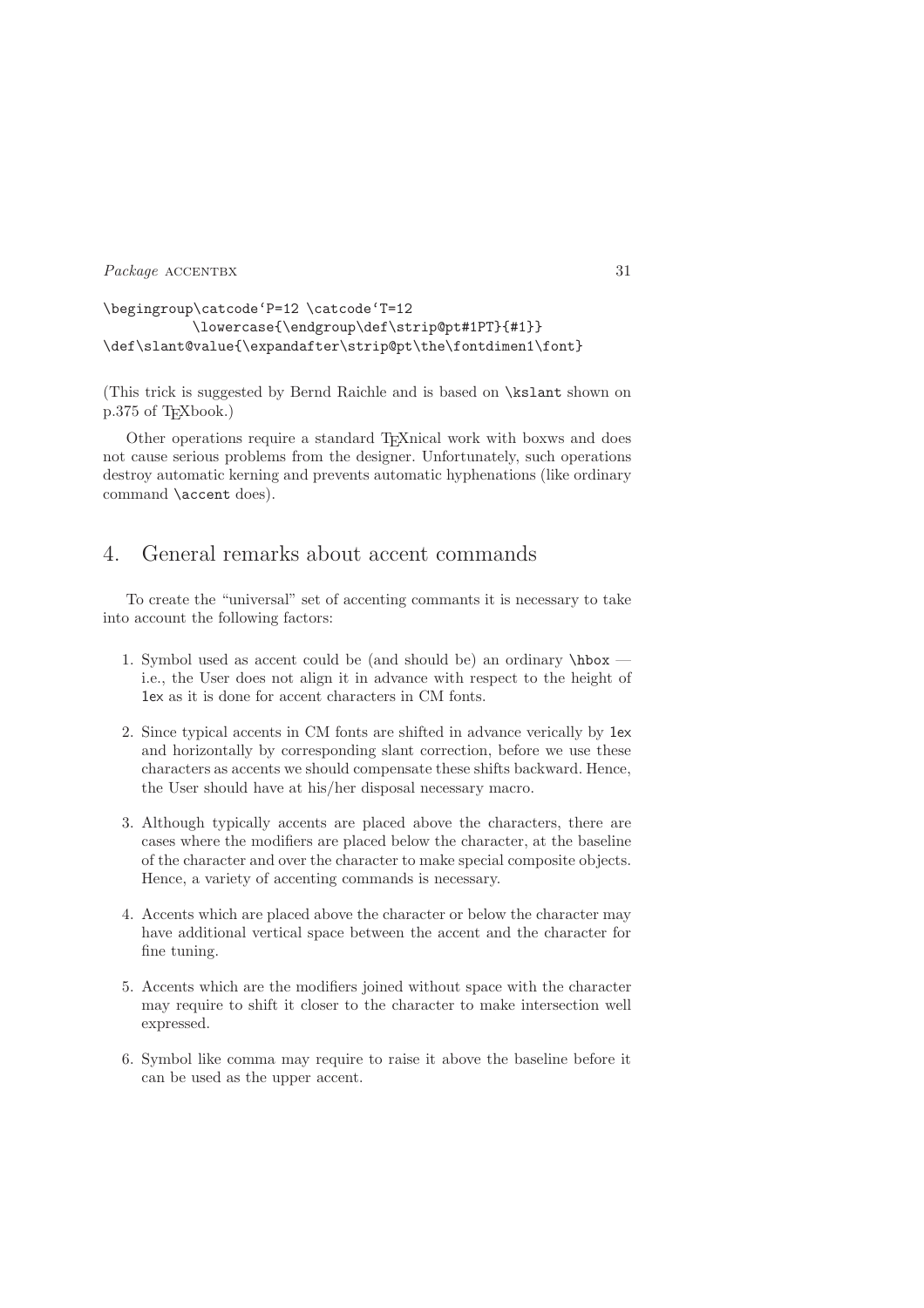- 7. Accents can be placed before the letter at the beginning of the word, after the letter at the end of the word, or between two letters in the middle of the word, as in it explained in section 1.
- 8. Accents "overline" (macron) and "underline" may be longer than the width of one letter<sup>5</sup>.
- 9. Accents may be justified with respect to the character in non-standard  $way - say$ , it can be aligned to the left corner or to the right corner of the character.
- 10. Pseudo accents like strokes, ets., artificially added to already existing characters, may require fine tuning of their position with respect to the body of the character. In particular, such tuning can depend on font style (italic, slanted, etc.).
- 11. It is necessary to take into account that the composite characters may be influenced by the commands \uppercase and \lowercase (or by equivalent LAT<sub>E</sub>X 2<sub> $\varepsilon$ </sub> commands \MakeUppercase and \MakeLowercase). Accents should be stable (since these operations change the height and the width of the character) and robust (since accented characters may be placed inside section headers, etc., where — at least for  $\text{LATEX} 2\varepsilon$  — fragile commands are not welcome).
- 12. Closely related to it is the problem with the accents for  $I/i$  and  $J/j$ : when converted by \uppercase and \lowercase these letters can get or loose the upper dot accent.

# 5. Some examples

Before we proceed further let me demonstrate some simple examples. (Although the commands included into ACCENTBX are rather lengthy, it is done intensionally: these commands are mainly designed for creating your own accent commands and specific characters available through macros, not for "everyday usage" inside your text.)

Suppose we would like to put a tiny letter 'a' as the accent over some character. Using the package ACCENTBX we create special command

#### \def\tA#1{\upaccent{\tiny a}{#1}}

<sup>5</sup> The Saam (Lappish) writing system is the only known up to now which has such modificators.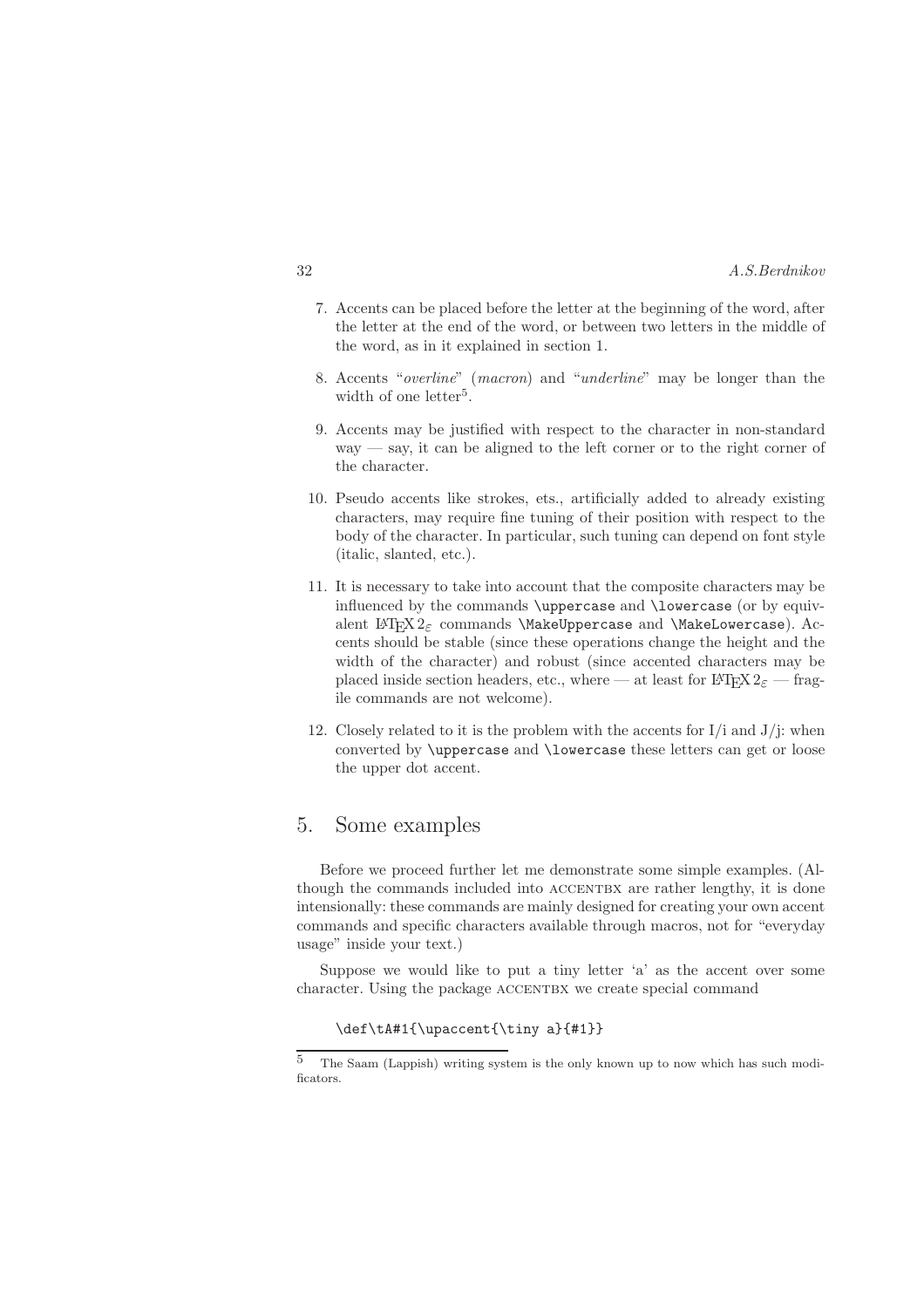(\upaccent places one box as the accent over the second box). Now we can see how it works:

$$
\vec{X} = \tilde{X}
$$
\n
$$
\vec{X} = \tilde{X}
$$
\n
$$
\vec{X} = \tilde{X}
$$
\n
$$
\vec{X} = \tilde{X}
$$
\n
$$
\vec{X} = \tilde{X}
$$
\n
$$
\vec{X} = \tilde{X}
$$
\n
$$
\vec{X} = \tilde{X}
$$
\n
$$
\vec{X} = \tilde{X}
$$
\n
$$
\vec{X} = \tilde{X}
$$
\n
$$
\vec{X} = \tilde{X}
$$
\n
$$
\vec{X} = \tilde{X}
$$
\n
$$
\vec{X} = \tilde{X}
$$
\n
$$
\vec{X} = \tilde{X}
$$
\n
$$
\vec{X} = \tilde{X}
$$

If you would like to reproduce exactly what is typed above, you'll discover a that the result is a little bit different:  $\it \tilde{X}$  and  $\bar{X}$ . Yes, actually the previous example was defined as

```
\def\tA#1{\upaccent{\aboxsplit{\tiny a}}{#1}}
```
— since \upaccent just places a box over box, it is necessary to add some space around tiny 'a' to separate these boxes, and this is just what macro \aboxsplit does.

If you try to make ordinary  $T_F X$  accents with  $\uarrow$  vou'll discover another essential feature:

```
\upaccent{\char"13}{X}=
´
X
```
while you would like to have  $\acute{X}$  — the space is too big because the character \char"13 in Computer Modern typeface is shifted in advance to fit the letter 'x' without further adjustments. To correct this artificial shift typical for T<sub>E</sub>X accents special macro \aboxshift should be used:

```
\upace{13}{X}=X.
```
This macro subtracts the height 1ex in vertical direction and corresponding slant correction in horizontal direction.

Similar effect is when you try to put comma as the accent without preliminary adjustment:

```
\def\tcomma#1{\upaccent{,}{#1}}
\text{Lemma} + 1
```
Since \upaccent alignes the boxes with respect to the baseline and comma has non-zero depth, its descender overlaps with the character to be accented. To correct it we should use this macro: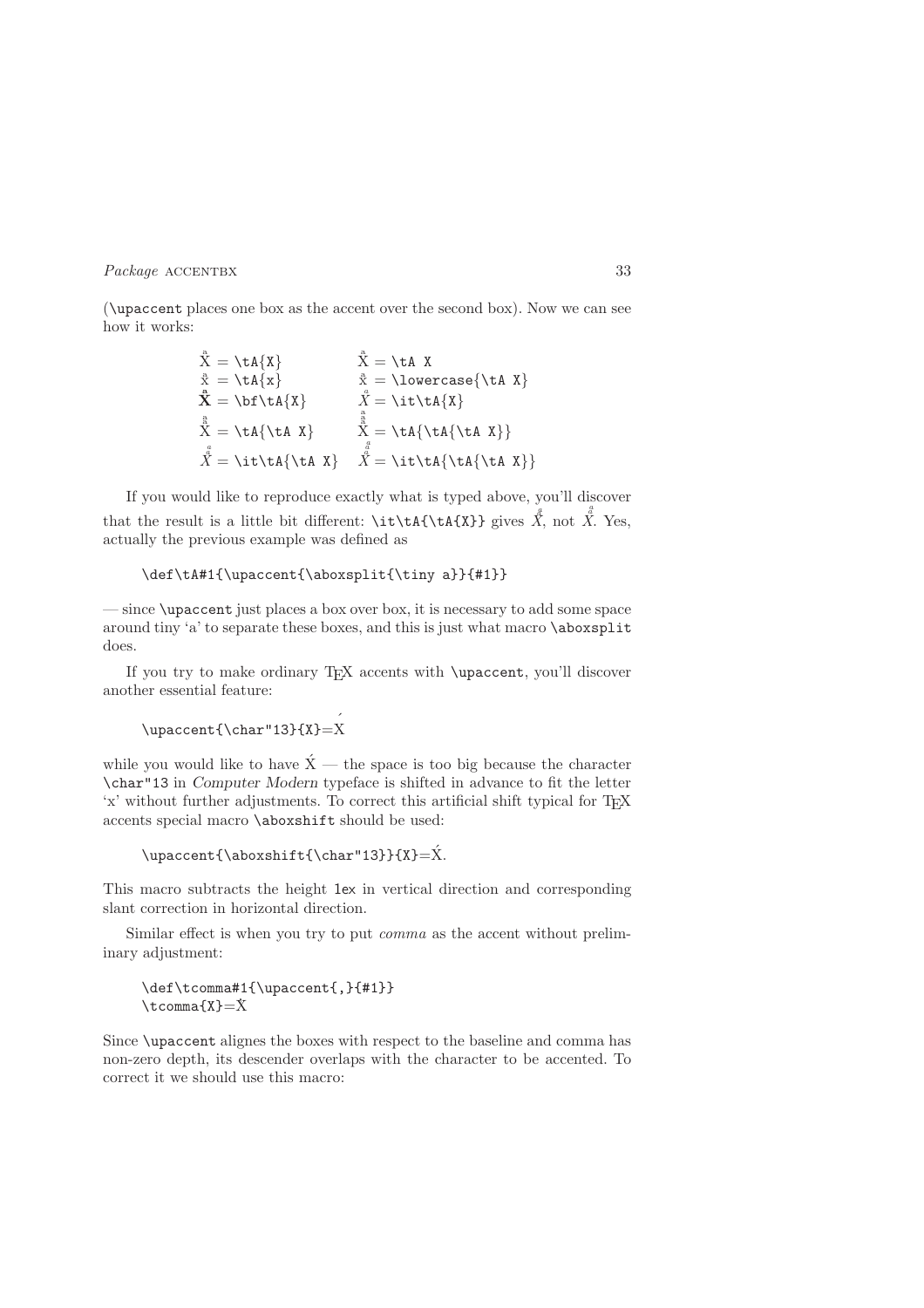```
\def\tcomma#1{\upaccent{\aboxsplit{\aboxbase{,}}}{#1}}
,
\tcomma{X}=
X
```
Macro **\aboxbase** raises the character by its depth so that the baseline of the result corresponds to its geometrical bottom, and macro \aboxsplit adds some extra space above and below it.

Finally, let us show how the interletter accents shown in section 1 can be created:

```
\def\burg{b\upaccent{\aboxshift{\char"15}}{\markchar}g}
St. ~Peters\burg=St. Petersbğ
```
Here macro **\markchar** creates invisible rule with zero width and the height corresponding to that of letter 'x'. Since \upaccent adjusts the height and the depth of the accented character but not its width, the result is the object with zero width (from T<sub>EX</sub>' point of view) placed between characters  $b$  and  $q$ .

If we would like to make our macro case-sensitive, it can be defined as

```
\def\burg{b\upaccent{\Aboxshift{\char"15}}{\markchar}g}
\def\BURG{B\upaccent{\Aboxshift{\char"15}}{\MARKCHAR}G}
```
This results to:

```
St. ~Peters\burg=St. Petersbğ
ST. "PETERS\BURG=ST. PETERSBG
\MakeUppercase{st.~peters\burg}=ST. PETERSBG
\MakeLowercase{ST.~PETERS\BURG}=st. petersb˘g
```
(Here macro \MARKCHAR creates the invisible rule with the height of capital letter 'X', macro \markchar and \MARKCHAR operate in such a way that they are transformed into each other after uppercasing and lowercasing, macro \Aboxshift is the robust version of \aboxshift which is not destroyed by the L<sup>AT</sup>F<sub>X</sub>  $2<sub>ε</sub>$  macro \MakeUppercase and \MakeLowercase.)

# 6. Commands for accents

Important note. In most cases the symbol used as the accent or modifier should be adjusted in advance — see examples in the previous section and section 7 for more details.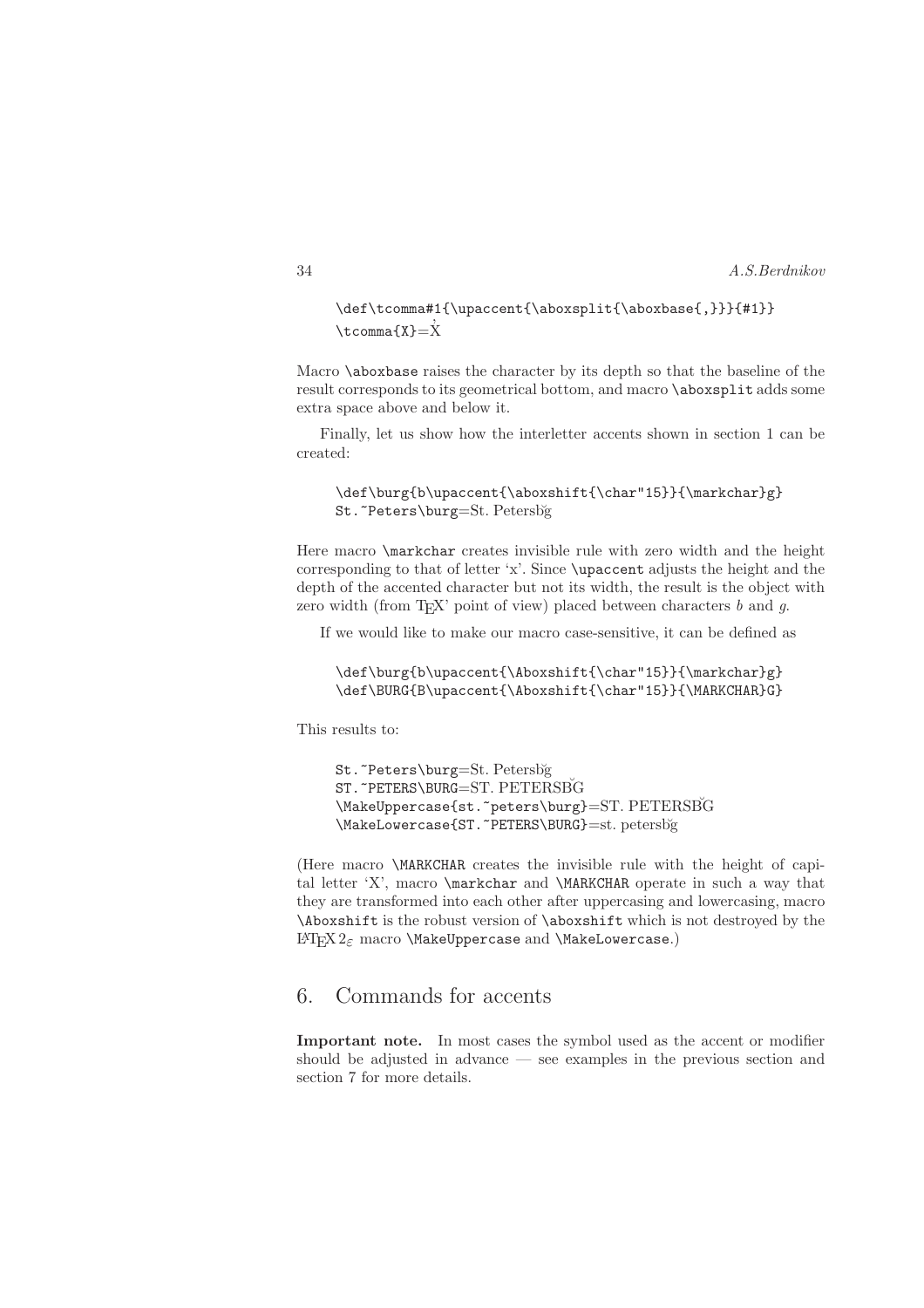The style file ACCENTBX contains the following commands used to make accents:

- \upaccent{accent}{main-symbol} put accent above main-symbol
- \dnaccent{accent}{main-symbol} put accent below main-symbol
- $\{accent\}$ {main-symbol} put accent at the baseline below symbol main-symbol
- $\mathcal{A}$  \nullaccent{accent}{main-symbol} the accent (i.e., some character modifier like stroke, etc., attached to the main character) is centered with respect to the height of the main-symbol
- \upaccentC{accent}{main-symbol} synonim for \upaccent.
- \upaccentL{accent}{main-symbol} put accent above main-symbol like the command \upaccent does, but aligns it over the left corner of the character.
- $\upace{1em}$  \upaccentR{accent}{main-symbol} put accent above main-symbol like the command \upaccent does, but aligns it over the right corner of the character.
- \dnaccentC{accent}{main-symbol}, \dnaccentL{accent}{main-symbol}, \dnaccentR{accent}{main-symbol} — corresponding modifications of the command \dnaccent.
- $\{base \cdot \text{C}\{accept\} \}$ ,  $\{base \cdot \text{C}\}$ symbol},  $\{accent\}$ {main-symbol} — corresponding modifications of the command \baseaccent.
- $\hbox{\texttt{accept}}{main\text{-}sum}$ ,  $\hbox{\texttt{accept}}{main\text{-}sum}$ symbol<sup>}</sup>.

\nullaccentR{accent}{main-symbol} — corresponding modifications of the command \nullaccent.

 $\u{pacentbar[height]$   $\{main-symbol\}$  — place the horizontal bar above the character taking into account its width (i.e., it can place the bar over more than one character). Optional parameter *height* specifies additional space which is placed around the bar. Default value of additional space is 0.2ex.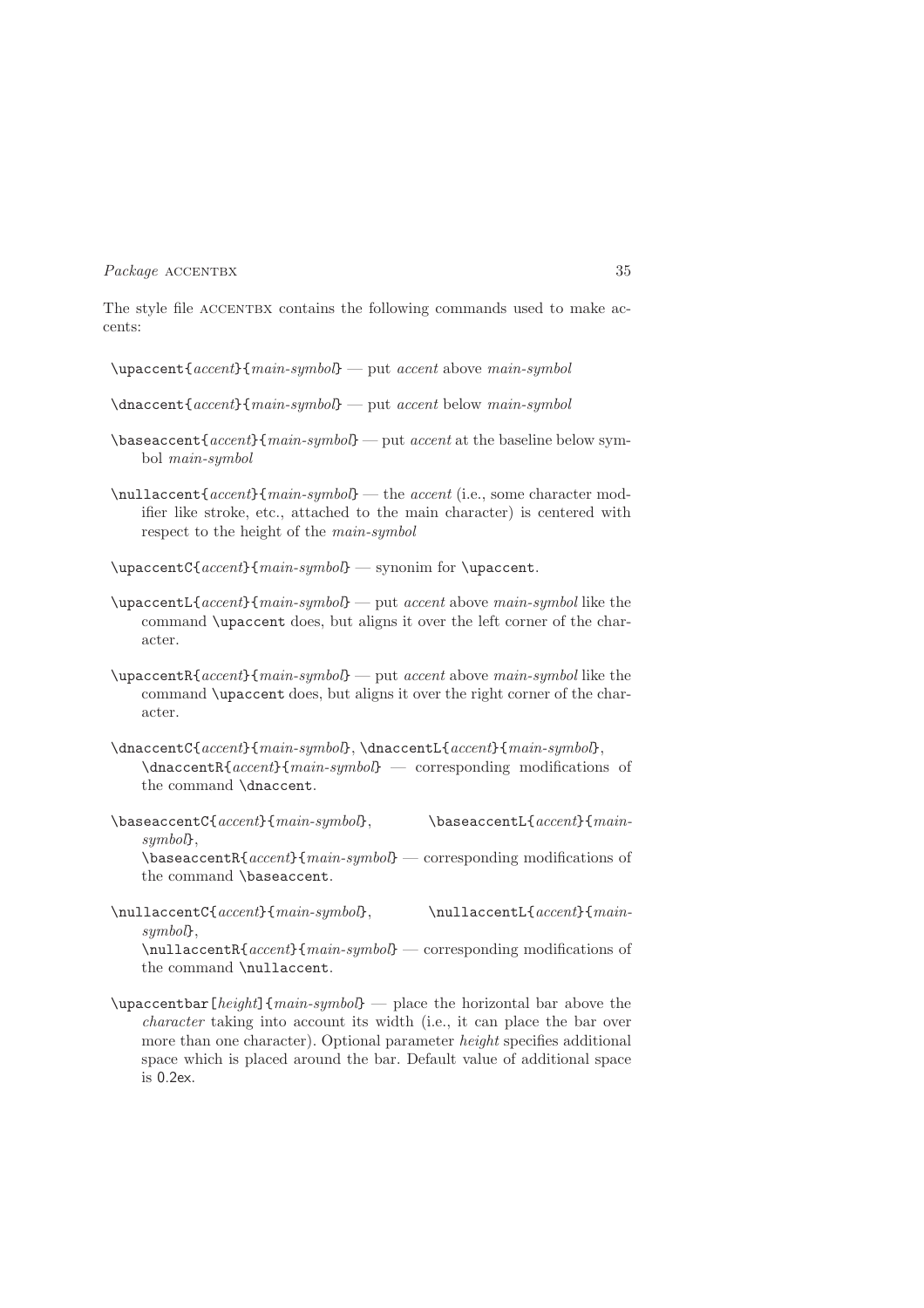$\dagger$  (dnaccentbar [height] {main-symbol} — put the horizontal bar below the character taking into account its width (i.e., it can place the bar under more than one character). Optional parameter height specifies additional space which is placed around the bar. Default value of additional space is 0.2ex.

You can use a variety of TFX constructions as the *accent* and  $main\text{-}symbol$ mainly those that can be used inside \hbox. In particular, the accented letter can be used as the main symbol (i.e., the multiple commands \upaccent, \dnaccent, \baseaccent, etc., could be used). It is essential to note that if the final symbol in a chain of accenting commands is the symbol with \catcode 11 or 12, the italic correction command  $\setminus$  will work correctly if it follows the whole construction.

# 7. Commands which create and correct accent characters

The special objects useful if they are used as the accents can be created using the following commands:

- $\lambda$ aboxshift[height]{character} lower by height the character (which is usually the accent from Computer Modern font family). Default value for height is 1ex. Except the height the additional horizontal shift typical to slanted fonts is subtracted as well.
- $\lambda$ aboxbase[height]{character} raise the character by the specified height and, if there is still some depth of the result, by the residue depth. Default value for height is 0pt which means that the character is just raised if some its elements are below the baseline.
- $\lambda$ aboxbaseline{*character*} raise or lower the character so that its bottom becomes the baseline (i.e., if the depth of the character is positive, the character is raised, if the depth is negative — the character is lowered).
- $\lambda$ aboxsplit[height]{character} insert above and below the character the white space with the specified *height*. Default value for the *height* is 0.2ex.
- $\lambda$ aboxjoin[height]{character} subtract above the character and below it the specified height. Default value for the height is 0.1ex.
- $\lambda$ aboxsplitup[height]{character} insert below the character the white space with the specified height (it adds white space below the accent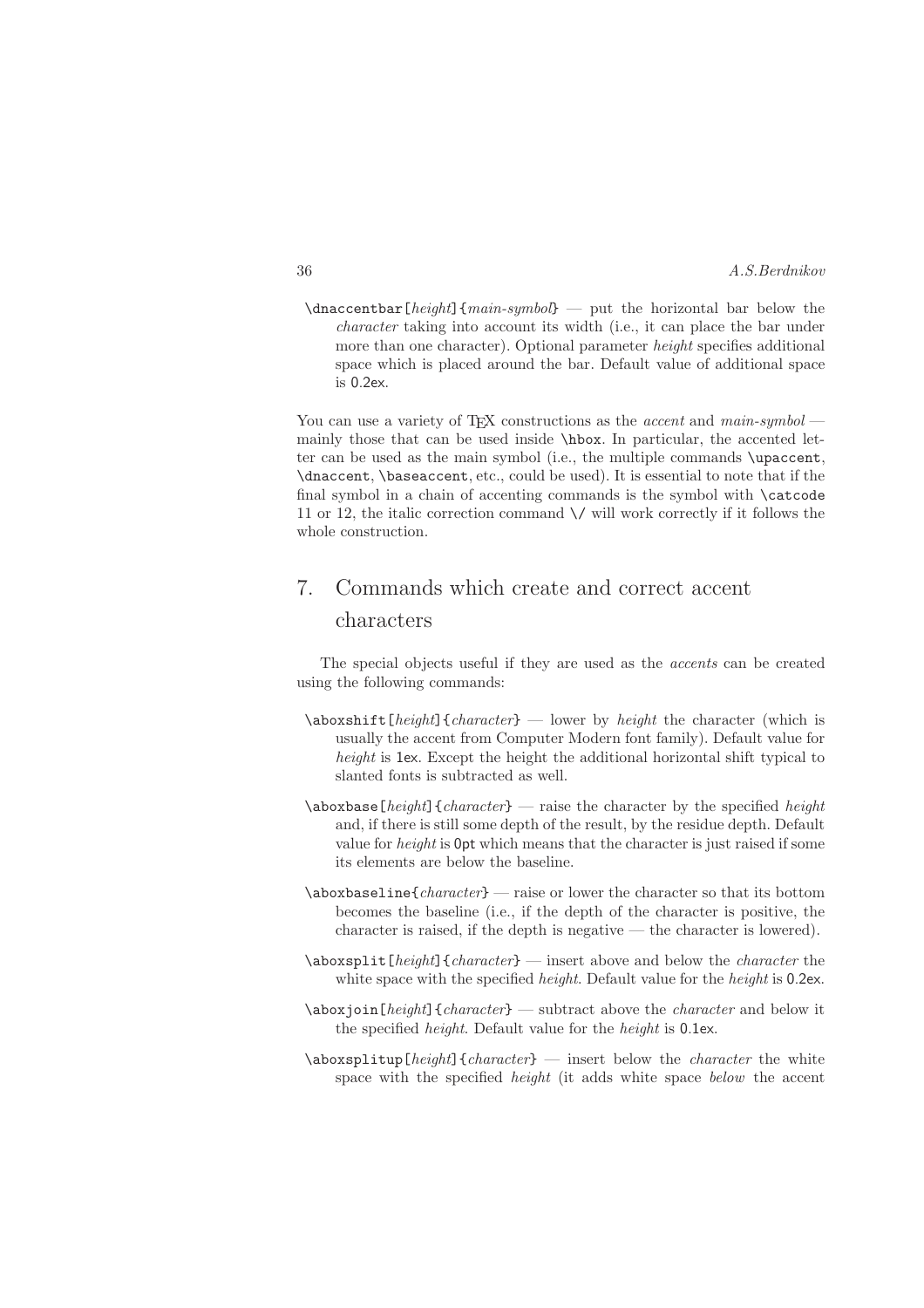because the accent created by \upaccent is supposed to be above the character). Default value for the height is 0.2ex.

- $\lambda$ aboxsplitdn[height]{character} insert above the character the white space with the specified *height* (it adds white space *above* the accent because the accent created by \dnaccent is supposed to be below the character). Default value for the height is 0.2ex.
- $\lambda$ sboxsplitup[ $height$ ]{character} subtract below the *character* the white space with the specified *height* (it subtracts white space *below* the accent because the accent created by \upaccent is supposed to be above the character). Default value for the height is 0.1ex.
- $\abot$ splitdn $[height]$ {character} subtract above the character the white space with the specified *height* (it subtracts white space *above* the accent because the accent created by \dnaccent is supposed to be below the character). Default value for the height is 0.1ex.
- \markchar make the invisible rule with the height equal to 1ex. After \uppercase and \MakeUppercase it is converted into \MARKCHAR.
- \MARKCHAR make the invisible rule with the height equal to the height of the capital letter X. After \lowercase and \MakeLowercase it is converted into \markchar.
- $\mathcal{L}$  marktwochar{char<sub>1</sub>}{char<sub>2</sub>} make the invisible rule with zero width, with height equal to the maximal height of two characters and with corresponding depth. Can be substituted by \aboxmarker but is conserved for compatibility reasons.
- $\lambda$ boxmarker{character} make the invisible rule with zero width, with height equal to the height of the box and with corresponding depth.
- $\lambda$ boxnull{character} makes an artificial box with zero height and zero depth but with the same the contents as the source. The width and the baseline are conserved as well.
- $\lambda$  \akern{char<sub>1</sub>}{char<sub>2</sub>} make the kern corresponding to the pair of characters. It is useful if you would like to reconstruct kerning destroyed by accents. Example:

 $\uparrow\{\ldots\}$  \upaccent{.}{A} \upaccent{.}{W} . A .W  $\upace{1}$ .}{A}\akern AW\upaccent{.}{W} = . A .W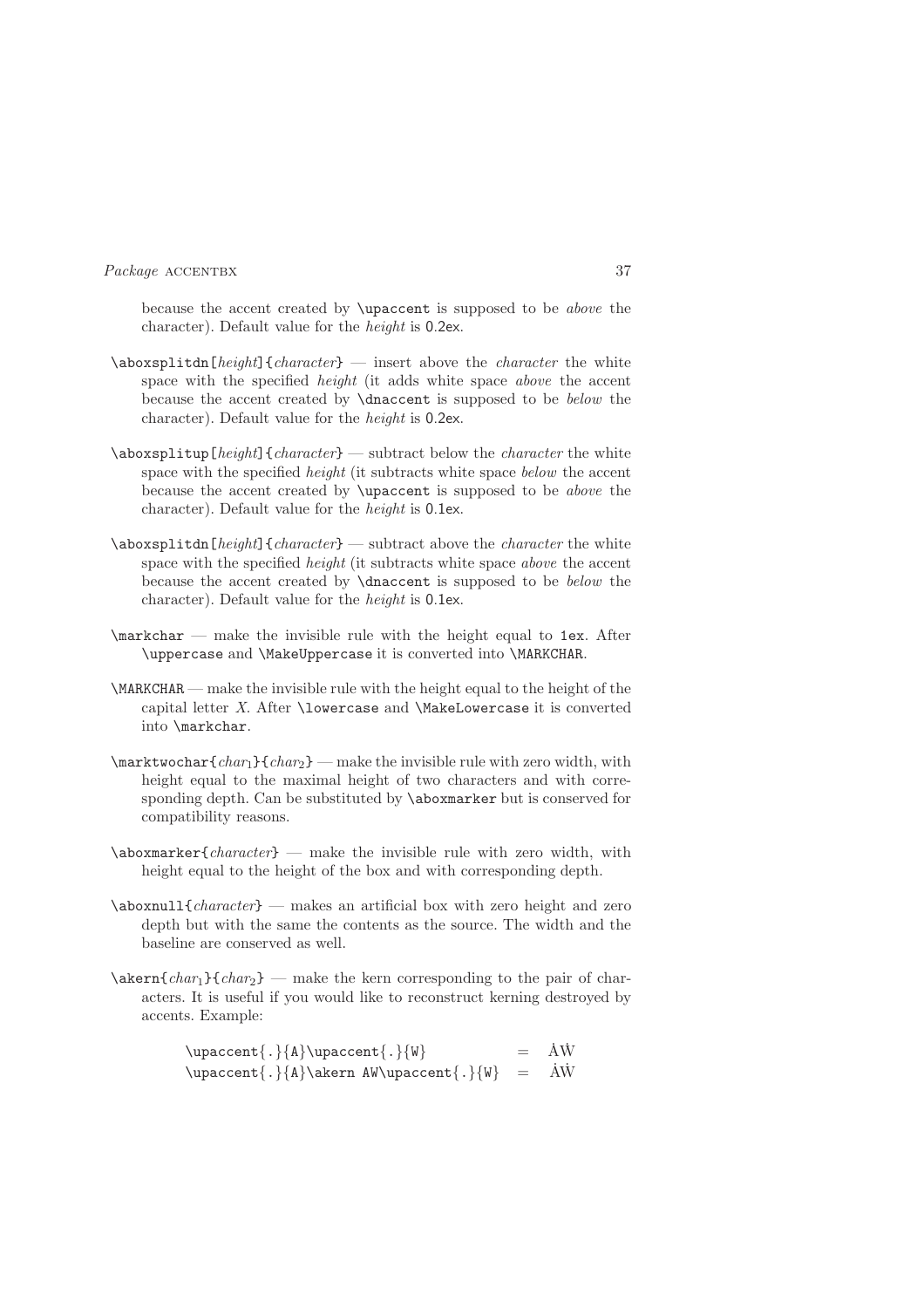$\lambda$ aboxbar{character} — create the horizontal bar which is as wide as necessary to overline or to underline the *character*. The commands \upaccentbar and \dnaccentbar described in the previous section are defined with its help as:

\def\upaccentbar#1{\upaccent{\aboxsplit{\aboxbar{#1}}}{#1}} \def\dnaccentbar#1{\dnaccent{\aboxsplit{\aboxbar{#1}}}{#1}}

The width of the bar is scaled with respect to the nominal width of the character by factor \accentwidthfactor (default value 0.9). The thickness of the bar is the height of the dot selected from currect font and scaled twice by factor  $\operatorname{accentthickness}$  (default value is  $0.1$ ) — so by default the bar thickness is in 5 times less than the thickness of the dot (i.e., the character '.' of the current font).

 $\abot$ xrule{width} — just the same as  $\abot$ xboxbar but the width of the object to be covered by the bar is specified explicitly and the width is not scaled by \accentwidthfactor.

# 8. General accent \makeaccent and general frame \aboxframed,\aboxtuning

Macro listed above are enough for 99% of applications. But for extremely exotic accent constructions and for cases which require fine tuning of the accent and the main character ACCENTBX contains three additional commands:

- $-$  \makeaccent  $-$  for fine tuning of the accent and the main character (both could be some \hbox constructions!) with respect to each other,
- $-$  \aboxframed  $-$  for fine tuning of the frame and the baseline of the character used as the accent,
- aboxtuning for explicit specification of frame and baseline of the box.

### 8.1. Macro \aboxframed and \aboxtuning

Macro \aboxframed enables to control white spaces around the character used as the accent and the position of its baseline. It has the syntaxis:

\aboxframed[*options*]{*object*}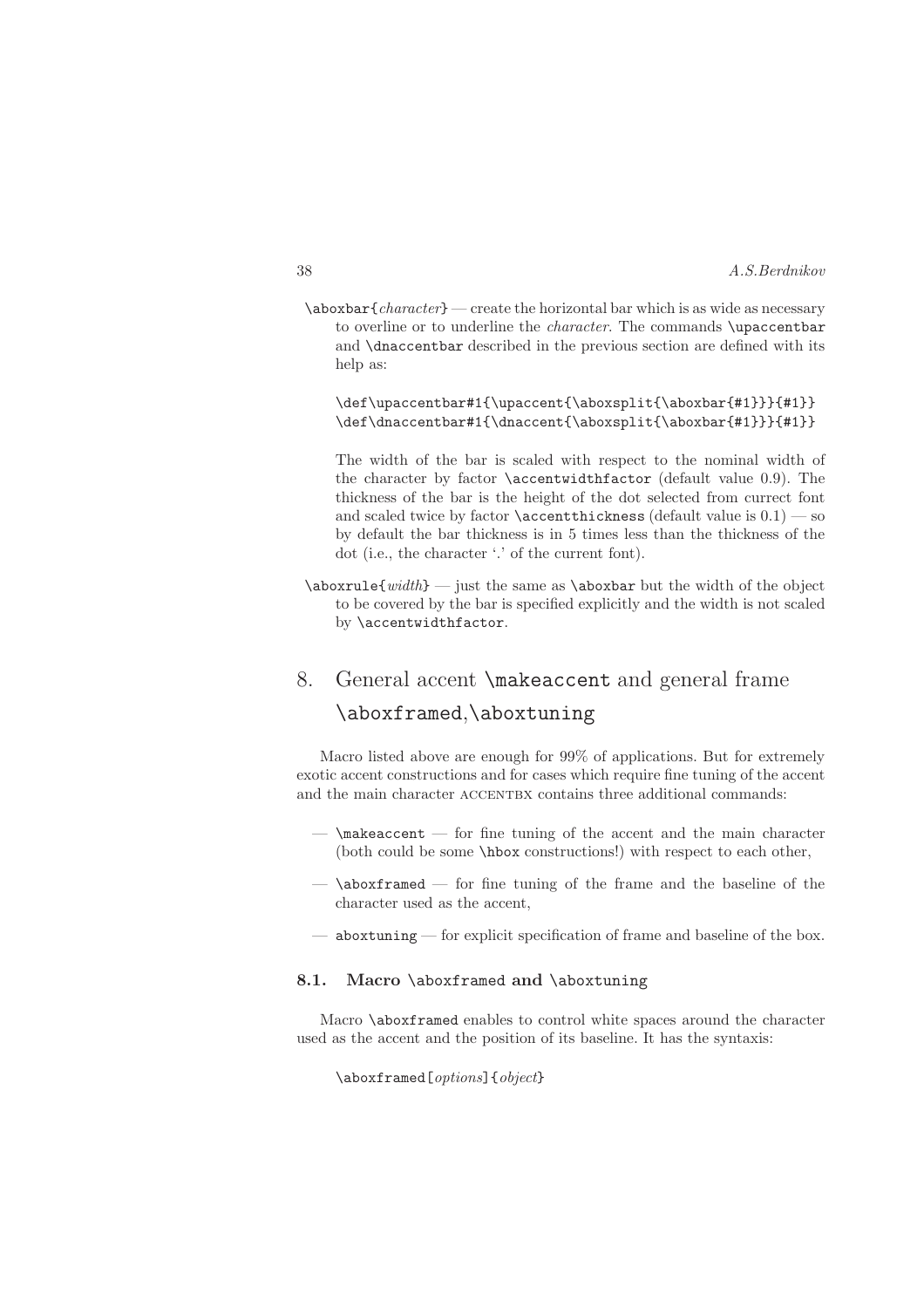where *object* is the  $\hbar$ ox-object to be adjusted, and *options* is the list of letters describing the operations:

- $\mathbf{r}$  increase right boundary by one step,
- $u$  increase upper boundary by one step,
- $1$  increase left boundary by one step,
- $d$  increase lower boundary by one step,
- $\mathbf{b}$  increase baseline position by one step,
- $R -$  decrease right boundary by one step.
- $U -$  decrease upper boundary by one step.
- $L$  decrease left boundary by one step,
- $D -$  decrease lower boundary by one step,
- $B -$  decrease baseline position by one step.

You can use as much lettwers as you wish, and each letter performs an independent increment or decrememt of corresponding value. The step values are defined by macro:

- \aboxframestepV step in vertical direction (i.e., for upper and lowerr boundaries and for baseline position), default value is 0.2ex,
- \aboxframestepH step in horizontal direction (i.e., for right and left boundaries), default value is 0.08em.

The algorithm behaves like following:

- 1. All five increments (right boundary, upper boundary, left boundary, lower boundary and baseline position) are collected and stored in corresponding variables.
- 2. The height and the depth of the object are corrected by corresponding values without any changes inside the object.
- 3. Left and right spaces (may be, negative) are added to the object.
- 4. The object is shifted (raised) by the value corresponding to the shift of the specified shift of the baseline.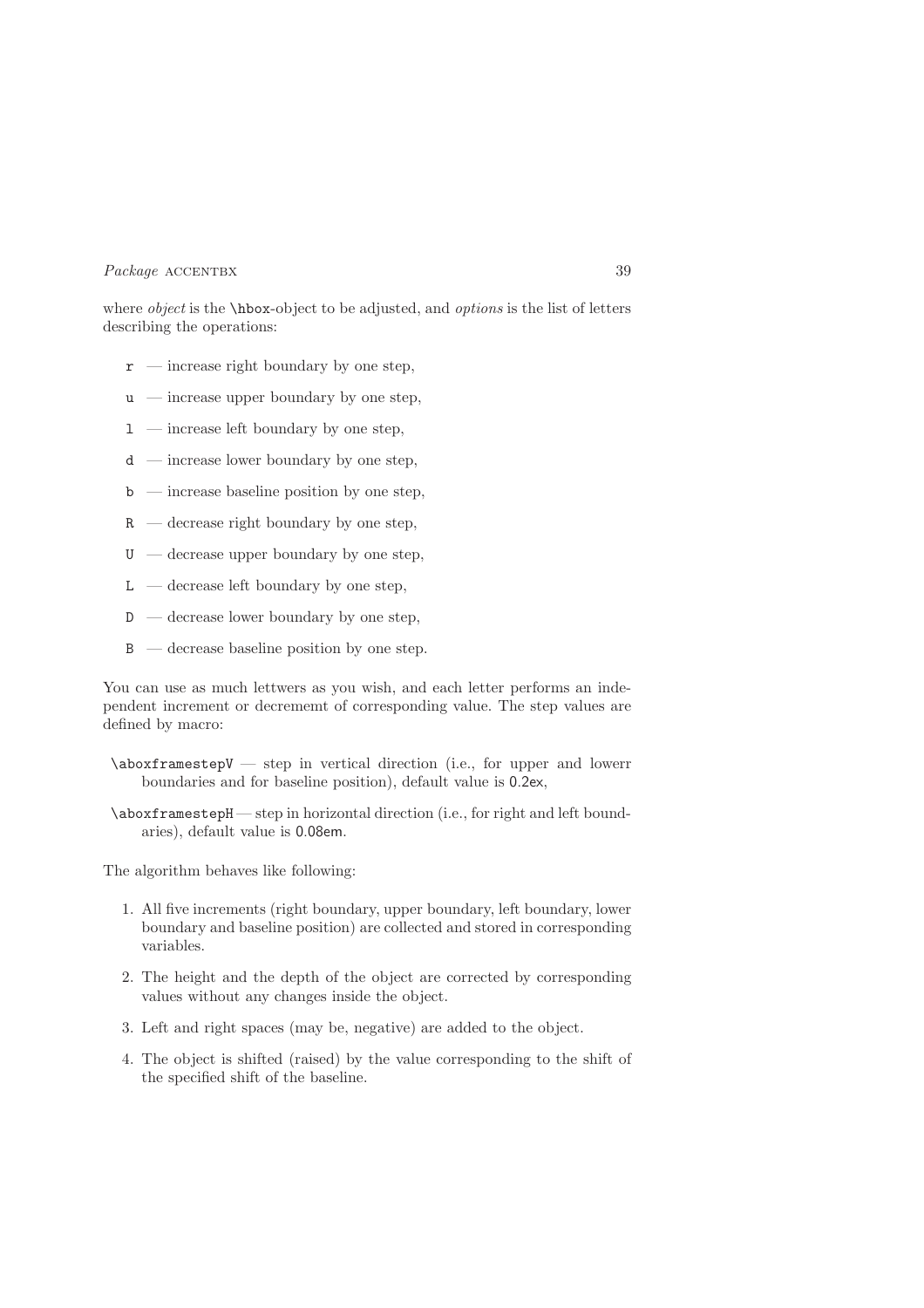To make life easier, there is the macro \aboxtuning which performs just the same operation in one step. Its syntaxis is:

 $\label{eq:1}$  $\lambda r, \Delta h, \Delta l, \Delta d, \Delta b$ }{object}

where  $\Delta r$  shows the shift of the right boundary,  $\Delta h$  — the shift of the upper boundary,  $\Delta l$  — the shift of the left boundary,  $\Delta d$  — the shift of the lower boundary,  $\Delta b$  — the shift of the baseline. Some values can be omitted (in this case they are assumed to be zero), trailing commas can be omitted also if there are no more values in a list.

### 8.2. Macro \makeaccent

Macro \makeaccent enables to control mutial alignment of the accent and the main character in more details. It has the syntaxis:

```
\makeaccent[options]<shifts>{accent-character}{main-character}
```
where

- *accent-character* is the hbox-object used as the accent,
- *main-character* is the **hbox-object** to be accented,
- options is the list of letters describing roughly what base points of the accent and the main character are joined when these two object are overlapped,
- $\frac{d}{dt}$  is the list of four numeric values which control fine tuning of the base points of the accent and the main character.

Macro \makeaccent overlaps the main character and the accent character so that their base points coinside with each other. When the accent character is lowered or raised, the corresponding slant correction is added to is horizontal shift. By default the accent and the main character are aligned so that the accent is centered above the main character and its baseline is placed on top of the main character (see below the defasult value for the parameter options). Parameters *options* and *shifts* are optional — they may be omitted together with surrounding angular and square braces.

Following letters can be used in options to specify the base points of the accent-character and the main-character which should be overlapped by T<sub>E</sub>X when composing the accented character: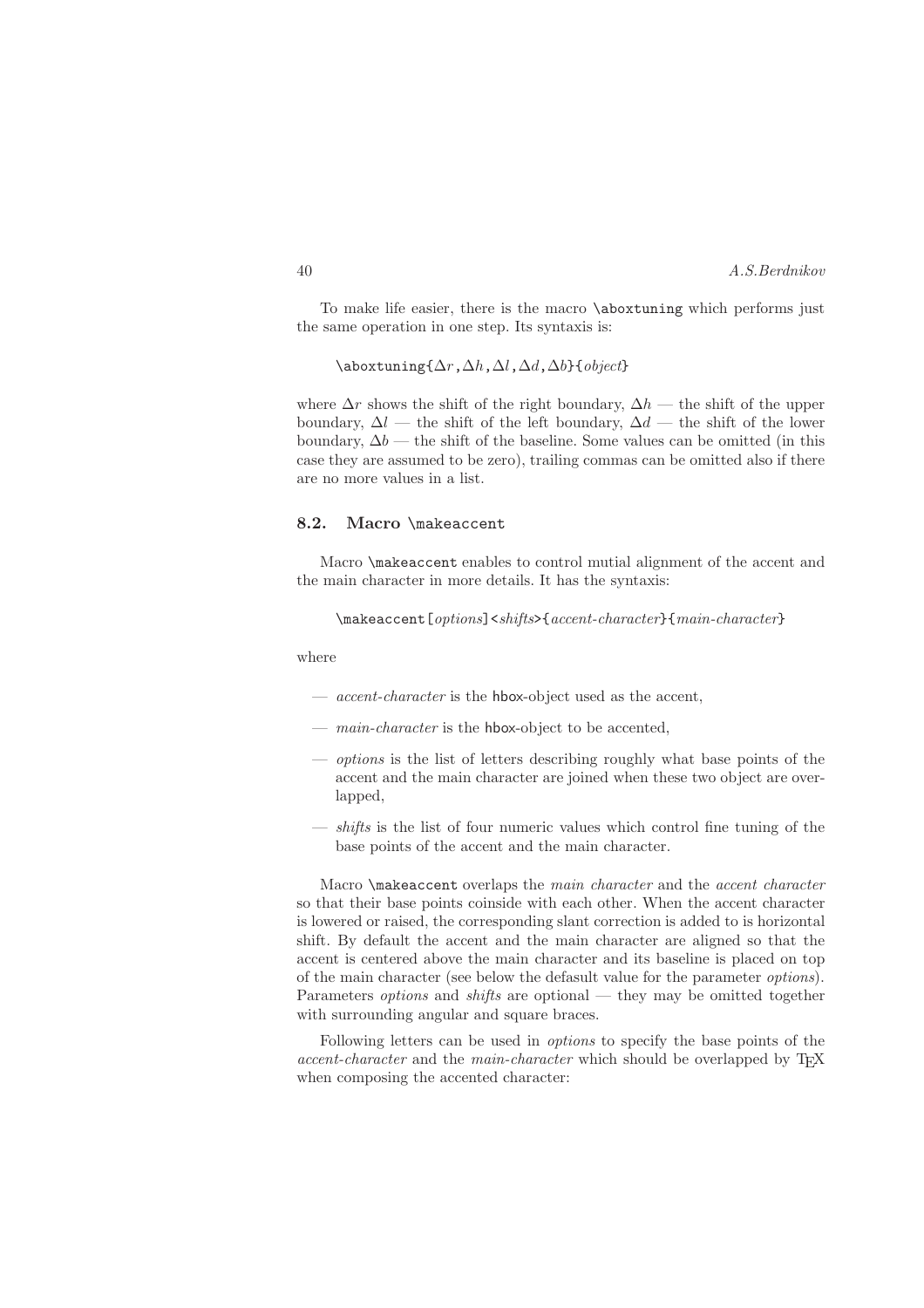- $\mathbf{r}$  right side of the main character,
- $1$  left side of the main character,
- o center between left and right boundaries of the main character,
- $t top$  of the main character,
- $d \rightarrow$  bottom of the main character (including its depth),
- $\mathbf{b}$  baseline of the main character,
- c vertical center of the main character (the middle between its top and bottom boundaties including its depth),
- $s 1/2$  of the height of the main character,
- $z = 1/2$  of the depth of the main character.
- R right side of the accent,
- $L$  left side of the accent,
- $\sigma$  center between left and right boundaries of the accent,
- $T -$ top of the accent,
- $D \rightarrow$  bottom of the accent (including its depth),
- $B -$  baseline of the accent,
- $C$  vertical center of the accent,
- $S 1/2$  of the height of the accent,
- $Z 1/2$  of the depth of the accent.

For example, the combination rt means that the right top point of the main character is selected as the base point, and the combination OD means that the center of the lower boundary of the accent is selected as its base point. By default options=[tBoO] which means that the accent and the main character are aligned horizontally so that their vertical middle lines coinside, and that the top of the main character and the baseline of the accent counside as well.

In addition to rough specification of the base points of the main character and the accent character by options, the User may perform fine tuning of their positions using shifts. Namely, this parameter is the list of four values (lengths) separated by commas which are added to the coordinates of the base points specified by *options*. First value corresponds to  $x$ -shift of the base point of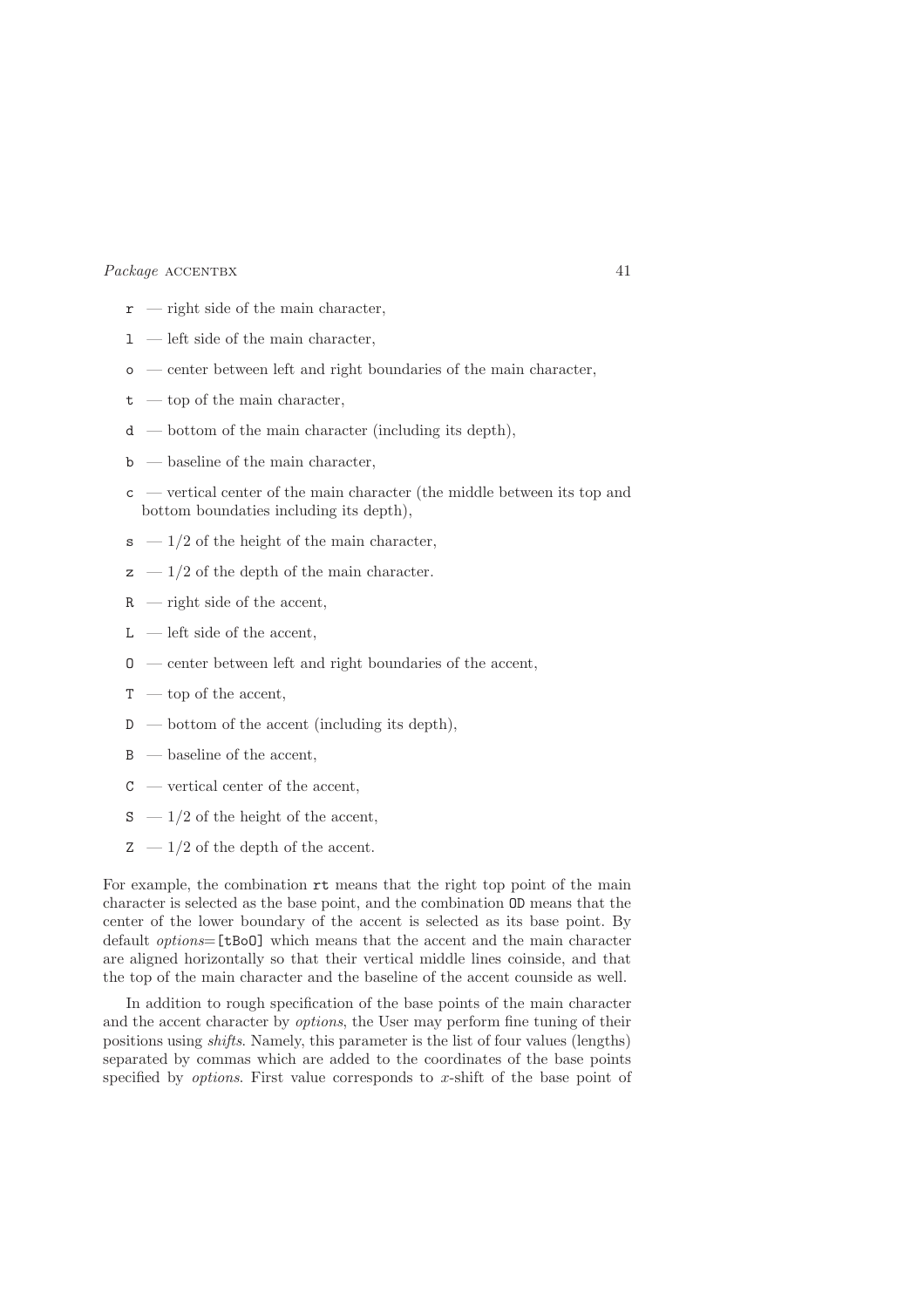the main character, second value — to y-shift of the base point of the main character, third value — to x-shift of the base point of the accent character, forth value — to y-shift of the base point of the accent character. If some values are equal to zero, they can be omitted. If there are no more non-zero values in a list, trailing commas can be omitted as well. By default parameter shift consistes of four zero values.

To illustrate the power of macro \makeaccent let us see how the accent macro described in section 6 can be specified:

```
\def\upaccentC#1#2{\makeaccent[BtOo]<0pt,0pt,0pt,0pt>{#1}{#2}}
\def\upaccentR#1#2{\makeaccent[BtRr]<0pt,0pt,0pt,0pt>{#1}{#2}}
\def\upaccentL#1#2{\makeaccent[BtLl]<0pt,0pt,0pt,0pt>{#1}{#2}}
\def\dnaccentC#1#2{\makeaccent[TdOo]<0pt,0pt,0pt,0pt>{#1}{#2}}
\def\dnaccentR#1#2{\makeaccent[TdRr]<0pt,0pt,0pt,0pt>{#1}{#2}}
\def\dnaccentL#1#2{\makeaccent[TdLl]<0pt,0pt,0pt,0pt>{#1}{#2}}
\def\baseaccentC#1#2{\makeaccent[TbOo]<0pt,0pt,0pt,0pt>{#1}{#2}}
\def\baseaccentR#1#2{\makeaccent[TbRr]<0pt,0pt,0pt,0pt>{#1}{#2}}
\def\baseaccentL#1#2{\makeaccent[TbLl]<0pt,0pt,0pt,0pt>{#1}{#2}}
\def\nullaccentC#1#2{\makeaccent[SsOo]<0pt,0pt,0pt,0pt>{#1}{#2}}
\def\nullaccentR#1#2{\makeaccent[SsRr]<0pt,0pt,0pt,0pt>{#1}{#2}}
\def\nullaccentL#1#2{\makeaccent[SsLl]<0pt,0pt,0pt,0pt>{#1}{#2}}
```
# 9. Robust versions of some commands

Since LAT<sub>EX</sub>  $2\varepsilon$  macro **\@ifnextchar** is fragile and is destroyed by some L<sup>A</sup>T<sub>F</sub>X 2<sub>ε</sub> commands (for example, by **\MakeUppercase** and **\MakeLowercase**), commands with optional arguments have similar robust versions which do not have options but which are not destroyed inside  $\mathbb{F} \mathbb{F} \times \mathbb{F}^2$  atomach. The list of fragile commands is the following:

- $\backslash$ aboxshift[height]{character}:
	- $\Lambda$ boxshift{character} assumes that height=1ex,
	- $\ \backslash$ AboxShift{height}{character} is robust.
- $\rightarrow$  \aboxbase[height]{character}:
	- $\Lambda$ boxbase{*character*} assumes that *height*=0pt,
	- $\ \backslash$ AboxBase{height}{character} is robust.
- $\n\backslash \text{abssplit}[height]{\text{character}}:$ 
	- $\Lambda$ boxsplit{character} assumes that height=0.2ex,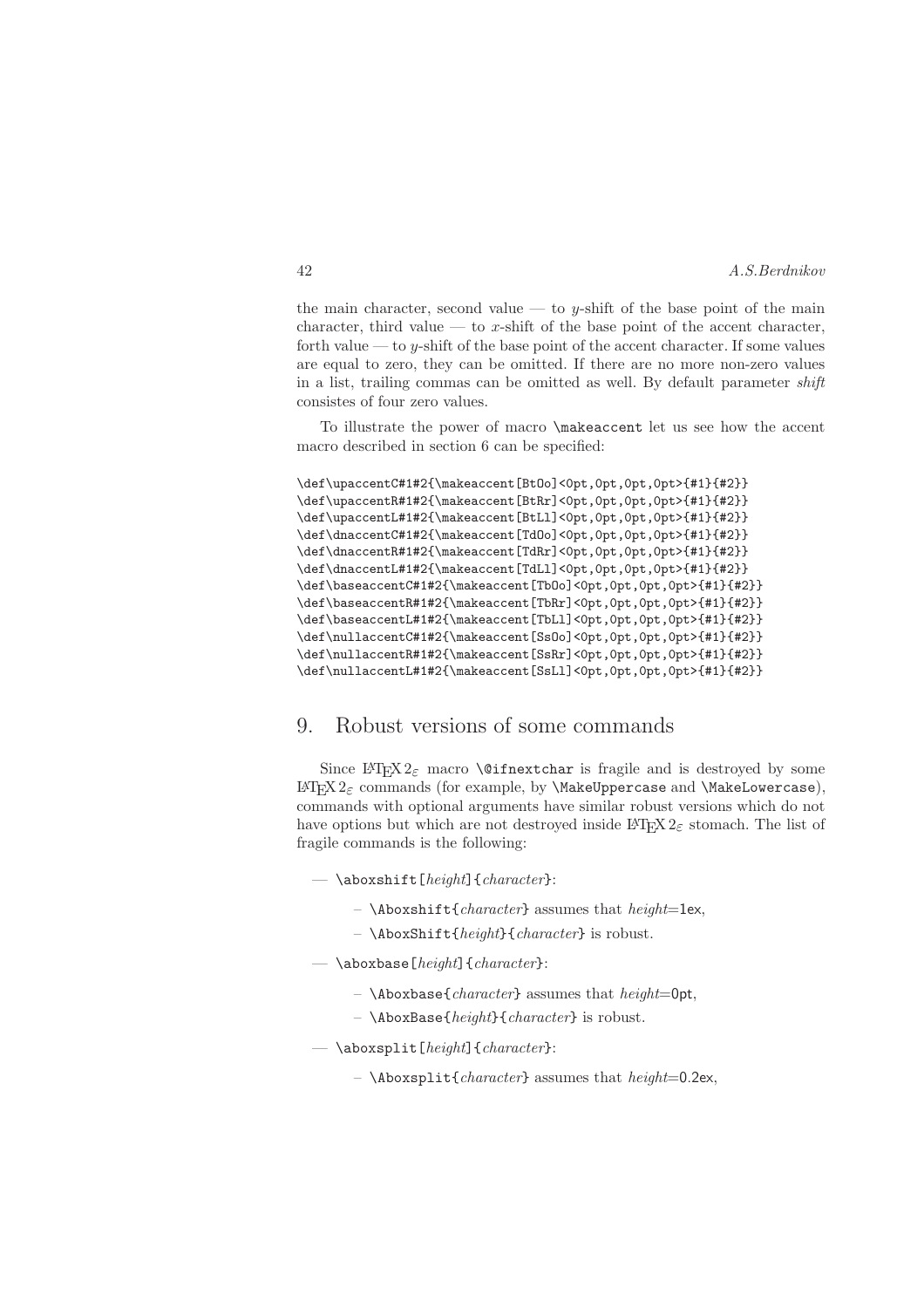- $\ \backslash$ AboxSplit{height}{character} is robust.
- $\n\backslash \text{abssplitup}[height]{\text{character}}:$ 
	- $\hbox{Abossplitup}$  (*character*} assumes that *height*=0.2ex,
	- \AboxSplitup{height}{character} is robust.
- $\n\backslash \nabla$  aboxsplitdn[height]{character}:
	- $\Lambda$ boxsplitdn{character} assumes that height=0.2ex,
	- $\ \backslash$ AboxSplitdn{height}{character} is robust.
- $\backslash$ aboxjoin[height]{character}:
	- $\ \lambda$ boxjoin{character} assumes that height=0.1ex,
	- $\ \lambda$ boxJoin{height}{character} is robust.
- $\lambda$ aboxjoinup[height]{character}:
	- $\Lambda$ boxjoinup{*character*} assumes that *height*=0.1ex,
	- \AboxJoinup{height}{character} is robust.
- $\lambda$ boxjoindn[height]{character}:
	- $\Lambda$ boxjoindn{character} assumes that height=0.1ex,
	- $\ \lambda$ boxJoindn{height}{character} is robust.
- $-$  \upaccentbar [height] {character}:
	- $\Upsilon$   $\Upsilon$   $\Upsilon$  =  $\Upsilon$  assumes that height=0.2ex,
	- \UpaccentBar{height}{character} is robust.
- $\langle$ dnaccentbar[height]{character}:
	- \Dnaccentbar{character} assumes that  $height=0.2$ ex,
	- \DnaccentBar{height}{character} is robust.
- $\rightarrow$  \aboxframed[*options*]{*character*}:
	- $\ \lambda$ boxframed{character} assumes that options=ud,
	- \AboxFramed{options}{character} is robust.
- $-$  \makeaccent [options] < shifts> { accent} { character} :
	- \Makeaccent{accent}{character} assumes that the parameters  $op$ tions and shifts are empty,
	- \MakeAccent{options}{shifts}{accent}{character} is robust.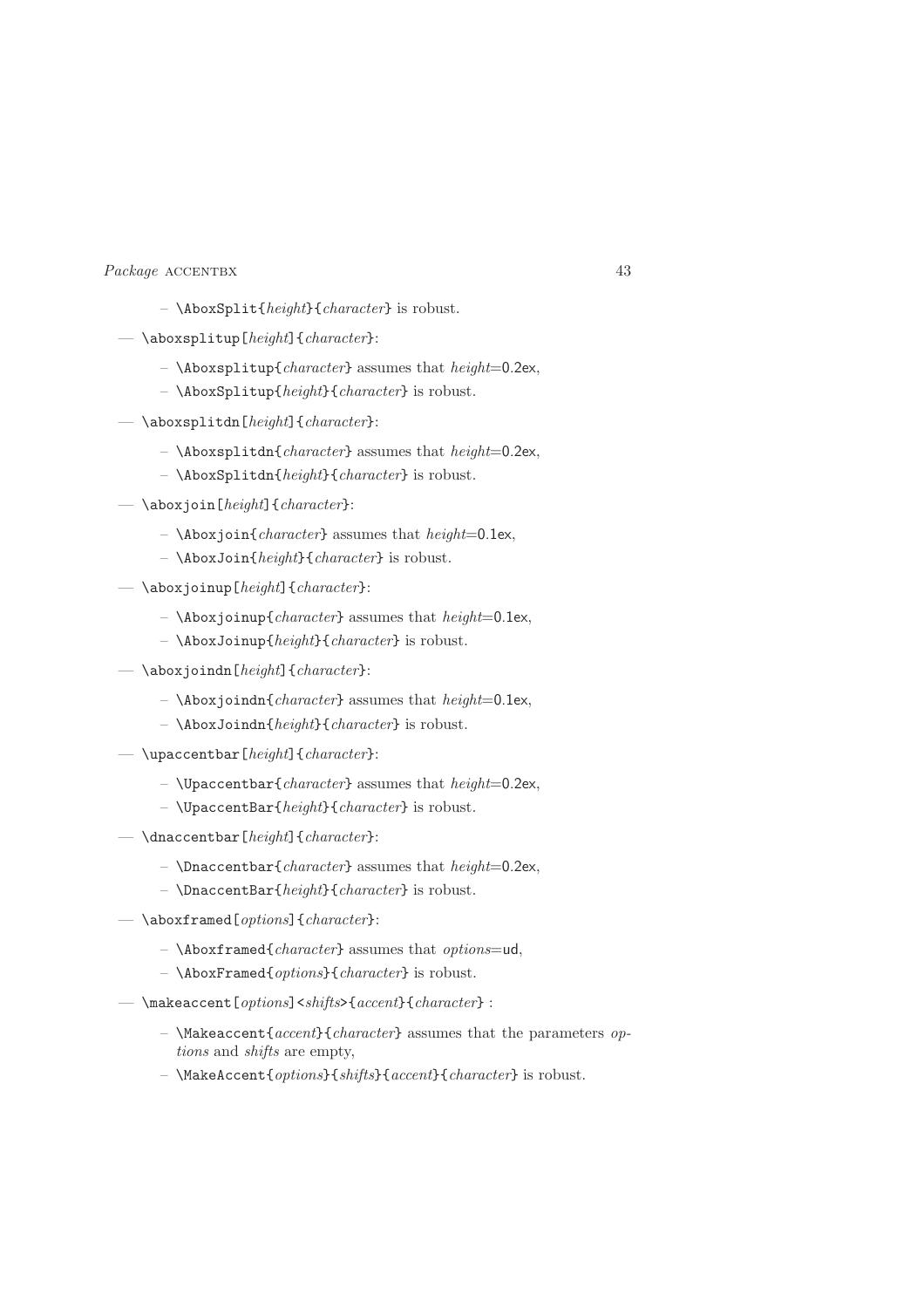# 10. Case-sensitive accents for I and J

The letters I and J should be separated in a specific class among all the letters used with accents. The essential difference is that the lowercase form contains the dot accent while the uppercase form does not have such modifiers. To make correct accented versions of lowercase  $i$  and  $j$  T<sub>EX</sub> contains special characters dotless-i and dottless-j, usually defined by the commands  $\iota$  and \j. As a result the correctly working command \accent should analyze the uppercase and lowercase forms of these letters and select proper glyph to produce correct forms of letters even after \uppercase and \lowercase.

As soon as we consider the cyrillic writing systems, the capital Ukranian  $I(\ddot{I})$ should be produced by  $\Upsilon$ . while the lowercase ukranian i (i) uses the command \"\i. Contrary to that example, the Khakassian letter dotted-I, which has a dot in uppercase form as well as in lowercase one, requires  $\setminus$ . I to produce the uppercase variant  $I$ , and an ordinary  $\mathbf{i}$  to produce the lowercase variant i. Since it is assumed that Mr. User or Mrs. User can distinguish what letter does he/she want and to separate uppercase and lowercaee variants explicitly, it seems that the existance of two various types for specification of lowercase and uppercase forms does not produce any troubles. Unfortunately it is so before the commands \uppercase and \lowercase starts their work:

```
\overline{I} = \I \text{uppercase}\{ \I \} = i<br>
i = i \text{uppercase}\{ i \} = I \text{lowercase}\{ i \} = ii = i \uppercase{i} = I \lowercase{i} = i<br>
\ddot{I} = \Upsilon \uppercase{\"I} = \"I \uppercase{\"I} = i
                   \uparrow \uppercase{\"I} = \ddot{i} \lowercase{\"I} = \ddot{i}i = \lceil \nu \rceil \uppercase\lceil \nu \rceil = i \lowercase\lceil \nu \rceil = i
```
Although in principle \uppercase and \lowercase can be encountered at any place, in practice only the  $\u$ ppercase and only in LAT<sub>EX</sub> headers is used outside explicit User's control (although, for example, to create the headers using SMALL CAPITALS font one could insert in some style the macro containing the construction like  $\{\sc sc \ldots\}$ . Roughly the LATEX mechanism for automatically created headers works as follows:

- 1. The header text some-header-text containing the text and  $T_{E}X$  commands is created elsewhere.
- 2. The object some-header-text is expanded into non-expandable tokens.
- 3. The uppercase transformation over the list of non-expandable tokens is performed. The latter means that the characters are substituted by their \uccode values while the TEX primitive commands remain unchangable.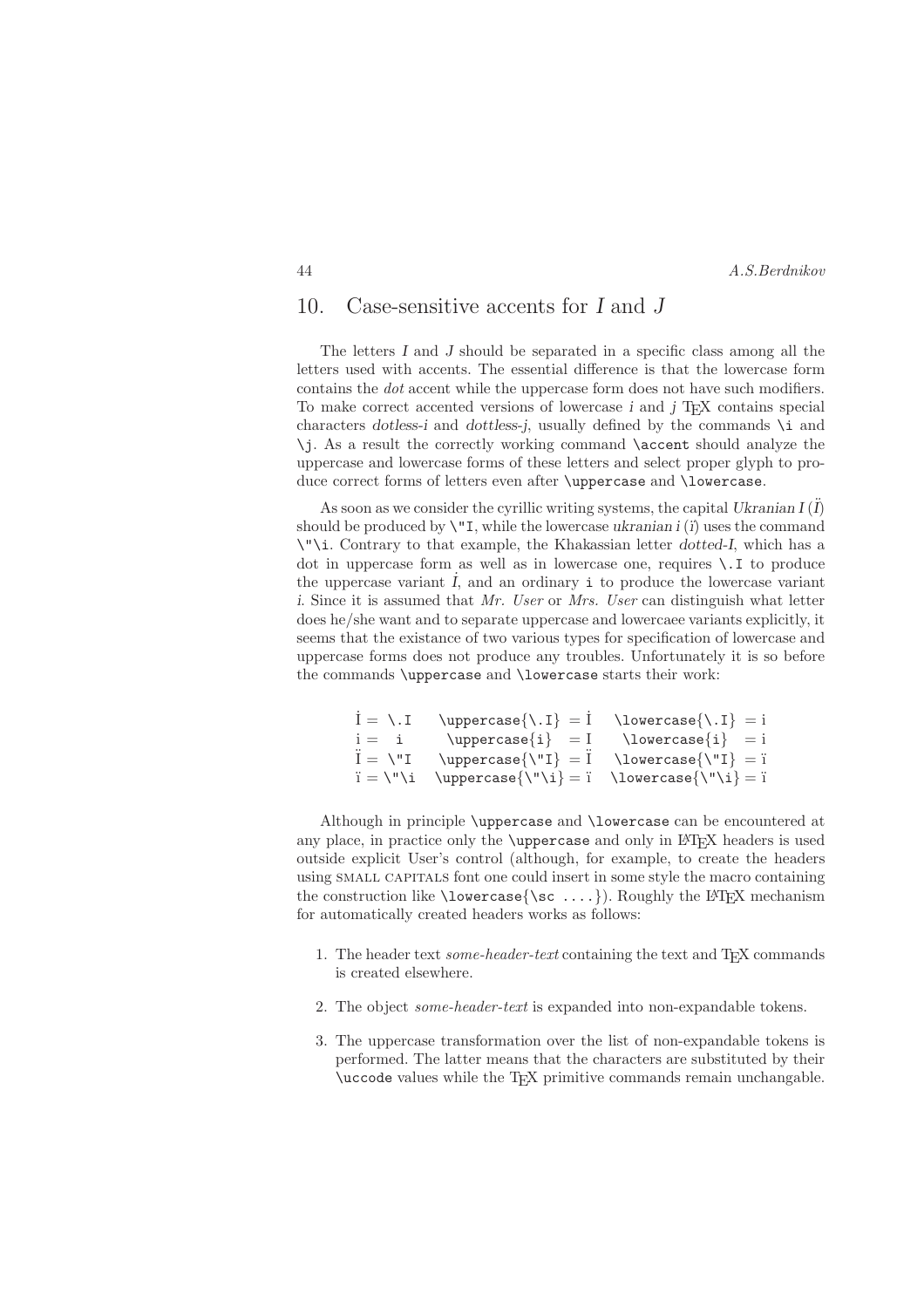4. The result is substituted into the header of the page and the list of tokens is processed by T<sub>E</sub>X as usually.

(The detailed investigation of L<sup>A</sup>TEX source code shows that it is not actually true, but the result of 'true' macro is close to this description.)

The behaviour of \uppercase and \lowerrcase is different in such formats as Plain,  $\mathcal{A}\mathcal{M}\mathcal{S}\mathbb{T}_{F}X$  and LAT<sub>E</sub>X 2.09, and LAT<sub>E</sub>X 2<sub> $\varepsilon$ </sub>. The transformation of the characters in old formats uses only the values \uccode and \lccode, while  $\angle$ FIFX 2<sub> $\varepsilon$ </sub> uses additional list **\@uclclist** of characters which use their own rule different from \lccode–\uccode. In particular, for old formats and L<sup>A</sup>T<sub>F</sub>X2<sub>ε</sub> in OT1 with encoding the symbols \i and \j are not affected by the commands \uppercase and \lowercase, which means that the page header ctreated automatically by \uppercase will be wrong.

In this respect the behaviour of  $\text{LATEX } 2\varepsilon$  in T1 encoding is quite different. The letter dotless-i remains constant after **\lowercase**, and is transformed into capital I after  $\u$ ppercase. The letter I after  $\u$ ppercase remais the same, but \lowercase transforms it into ordinary i. Finally, the letter i is transformed into I after \uppercase, and conserves its form after \lowercase. Similar transformations happen with  $l \leftrightarrow J \leftrightarrow j$ . This property enables to create headers and footers properly as soon as only one \uppercase is used for it, but creates funny errors when the User tries to apply \uppercase–\lowercase by himself<sup>6</sup>. The optional variant where the stress is put above some of these letters makes the life even more unhappy.

The following macro enables to analyze if the text is transformed by some \uppercase or \lowercase commands and put correct form of the letters. The commands  $\iota$  and  $\iota$  create the letters  $1/I$ , which are correctly processed by \uppercase–\lowercase, commands \ii and \II create the letters  $i/\dot{I}$  with corresponding properties:

```
\edef\temp{\the\i} \chardef\idotless=\temp\relax
\def\i{\ifnum'i='\i \idotless \else I\fi}
\def\I{\ifnum'I='\I I\else \idotless \fi}
\label{def:G} $$\def\ii{\iintnum' i=<\i i\else\.\I\fi\}\def\If\ifmmode{\rm\bigw^n E^{\rm II}\right.}
```
Finally, the ordinary letters i and I correspond to the case where the lowercase form has a dot while the uppercase form does not. These macro work due to

<sup>6</sup> The problem becomes even more complex taking into account that there is also the letter  $\dot{I}$  in encoding T1. It is transferred to ordinary i by **\lowercase**, and into I after subsequent \uppercase.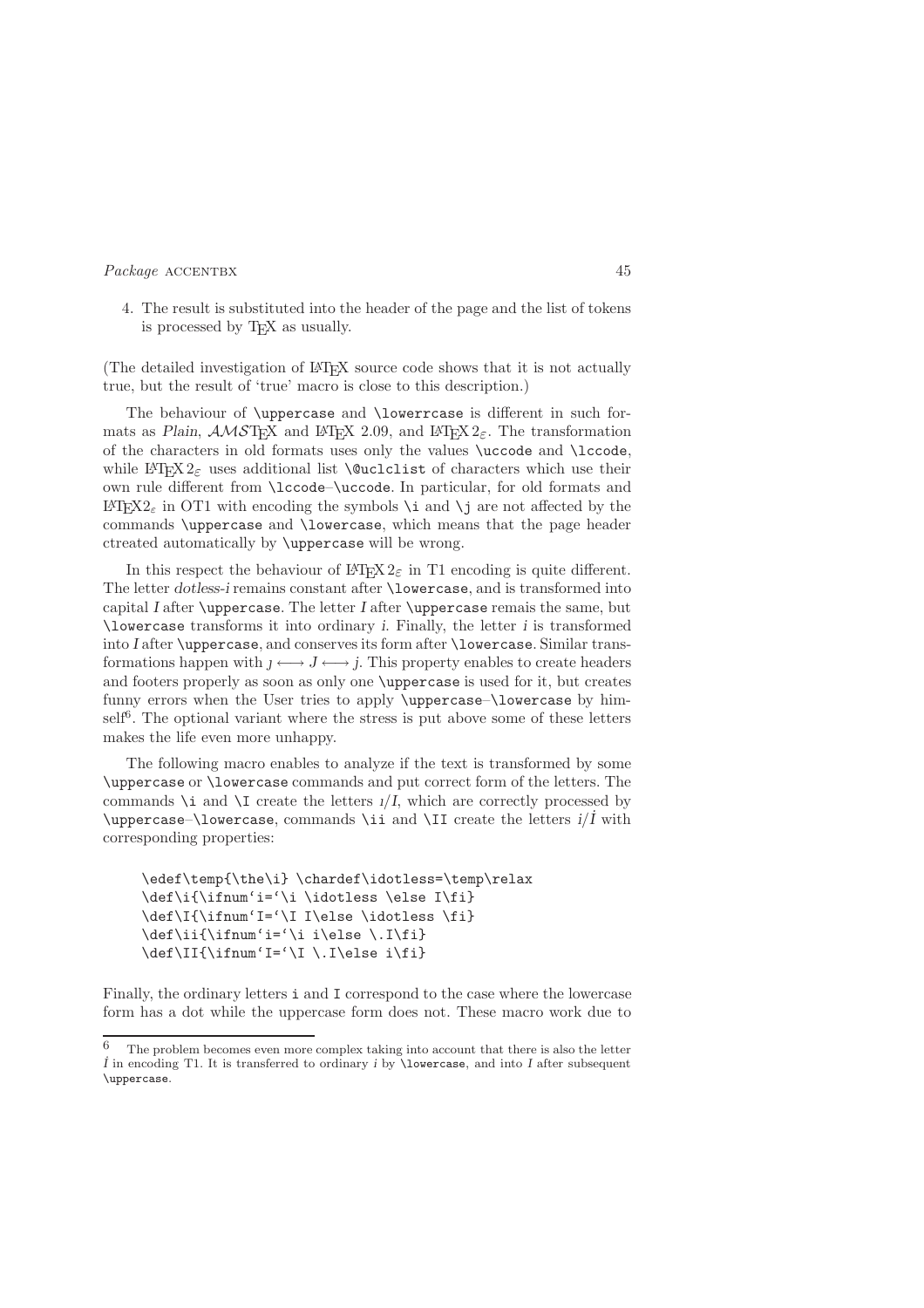the fact that the name of the macro  $\I$  and  $\i$  is conserved after  $\uparrow$   $\uparrow$   $\downarrow$ \lowercase transformation, while in expressions 'i and 'I it is coverted appropriately. It is worth to note that although then and else parts of the macro are also affected by \uppercase and \lowercase, the results are correct:

```
\uppercase\expandafter{\i}=I \uppercase\expandafter{\ii}=
\lowercase\expandafter{\i}=ı \lowercase\expandafter{\ii}=i
\uparrow \uppercase\expandafter{\I}=I \uppercase\expandafter{\II}=
\lowercase\expandafter{\I}=ı \lowercase\expandafter{\II}=i
```
It is more or less evident that the combination "lowercase-i-without-dot" + "uppercase-I-with-dot" is of no interest, although corresponding macro could be created as well.

Similar commands are intoduced for  $J/j$  and  $J/\dot{J}$ .

```
\edef\temp{\the\j} \chardef\jdotless=\temp\relax
\def\j{\ifnum'j='\j \jdotless \else J\fi}
\def\J{\ifnum'J='\J J\else \jdotless \fi}
\def\jj{\ifnum'j='\j j\else \.J\fi}
\label{thm} $$\def\J{\ifnum 'J='}\J \.\,J\,else j\fi $$
```
It is essential that the commands  $\iota$  and  $\iota$ ,  $\iota$  and  $\iota$ ,  $\iota$  and  $\iota$ ,  $\iota$  and  $\iota$ , \jj and \JJ creates the correct forms when the commands \uppercase and \lowercase or \MakeUppercase and \MakeLowercase affect them. They also work correctly when there are additional upper and lower accents created by the commands from the section 6. It is worth to note that the invisible characters created by the commands \markchar and \MARKCHAR described in section 7 are also transformed into each other after transformation by \uppercase and \lowercase.

### 10.1. Title letters 'L+soft-sign' and 'N+soft-sign'

Similar problem of case-sensitivity exists in the writing systems for Serbian, Makedonian, Itelmen and Nganasan languages which use the ligatures  $'L + soft$ sign' and 'N+soft-sign':  $Jb$ ,  $\pi$ ,  $H$ ,  $\pi$ . Except the uppercase and the lowercase variants shown above there is also the 'title' variant<sup>7</sup> which is composed from the uppercase  $\Pi$  and  $H$  and the bowl from the *lowercase* soft-sign  $L$ . Such ligature is useful for titles where the first letter is the uppercase variant while the rest of the test is composed from the lowercase letters.

The Dutch ligature  $IJ$  also have the title form.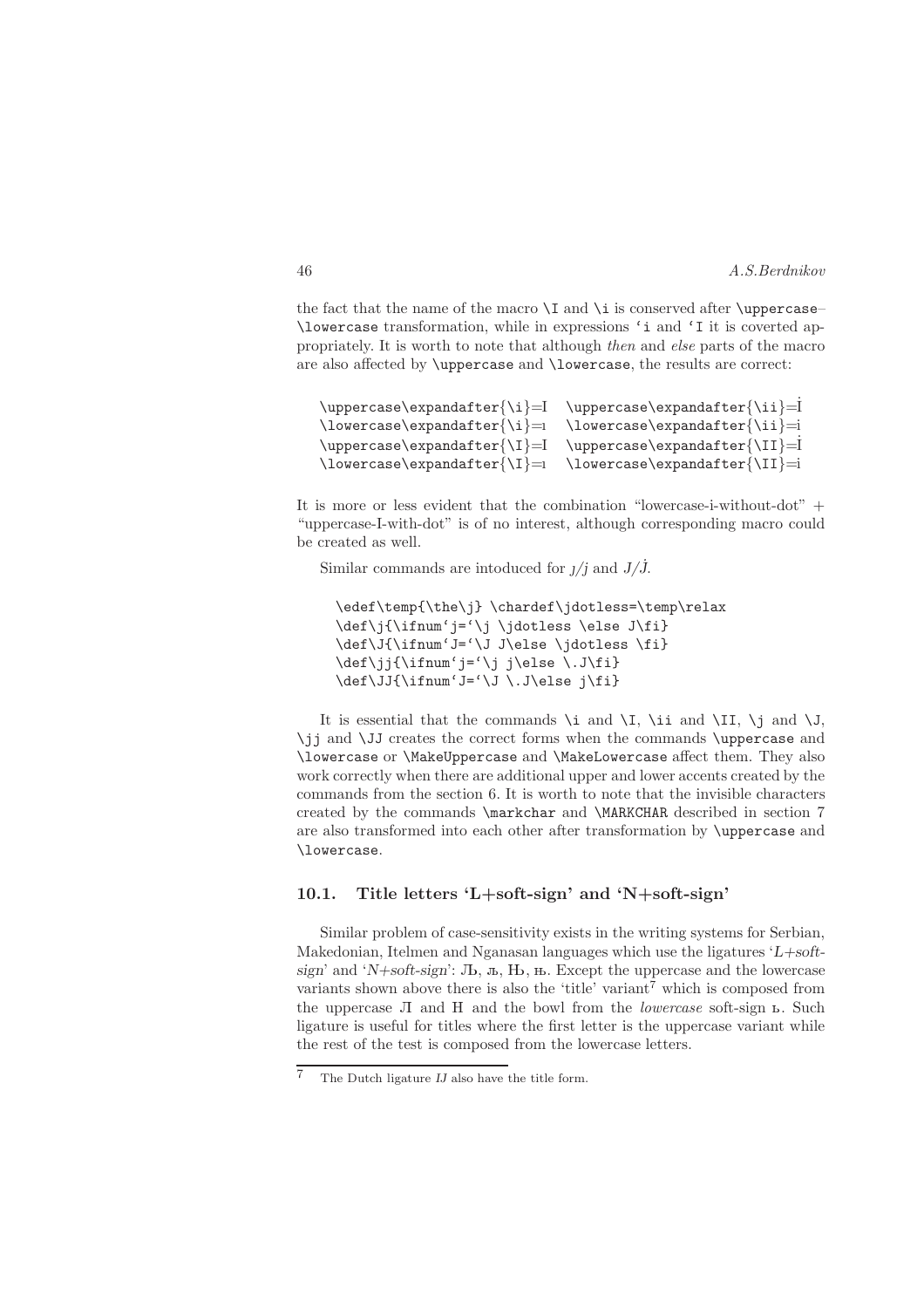The command \uppercase applied to the title letter should transfer it into the normal uppercase form, and \lowercase — into normal lowercase form. Changing \lccode–\uccode values for the title letters (which could help in this case) is not allowed in LAT<sub>E</sub>X 2<sub>ε</sub>, and the list **\@uclclist** used in LAT<sub>E</sub>X 2<sub>ε</sub> to make lower/uppercase conversion is of no usage since different assignments are necessary for \uppercase and \lowercase.

The following macro uses the same idea to distinguish \uppercase and \lowercase modes and to produce correct letter as the output:

```
\def\makeCYRlje{%
  \ifmm' x = '\X \CYRLJE % there was \uppercase
  \else \ifnum 'X='\x \cyrlje % there was \lowercase
  \else \CYRlje % natural title form
  \fi\fi
}
```
Here  $\text{CYRLJE}$  corresponds to the uppercase form  $J<sub>b</sub>$ ,  $\text{Cyrli} =$  to the lowercase form  $\overline{a}$ , and **\CYRl**je — to the title form. Similar commands can be defined for the letter 'N+soft-sign'.

# 11. Conditional operators if-then-else

Fine tuning of main characters and accents (modifiers) may require the analysis of the font style used for the composite construction. To make it easier, ACCENTBX contains special if-then-else macro:

- $\left\{ \frac{i f \cdot \text{upper} \cdot \text{upper} \cdot \text{upper} \cdot \text{lower} \right\} \text{checks that you deal with the} \right\}$ uppercase character: first parameter is the character to be checked, second — commands which are executed for  $true$ , third — commands to be executed for false.
- $\left\{\text{character}\right\{if-upper\}\right\}$  checks that you deal with the lowercase character: first parameter is the character to be checked, second — commands which are executed for  $true$ , third — commands to be executed for false.
- \ifcaseupper{uppercase-or-none}{lowercase} checks that your construction was influenced by \lowercase: first group of commands is executed if there was \uppercase conversion or no conversion, and second group of commands is executed if there was \lowercase conversion.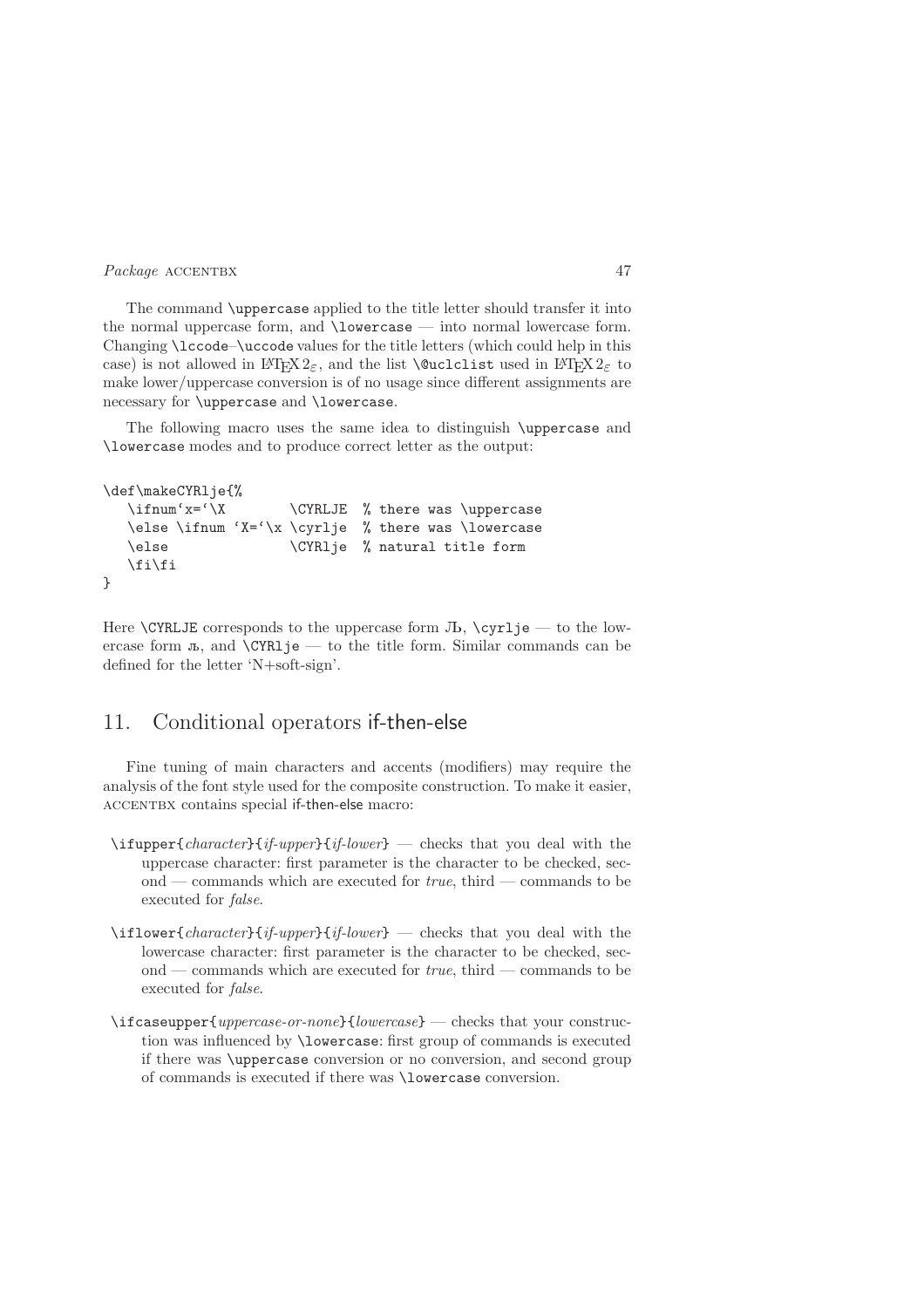| 48 | A.S.Berdnikov |
|----|---------------|
|    |               |

- $\left\{\{lowercase-or-none\}\{uppercase\}-\text{checks that your construct}\right\}$ tion was influenced by \uppercase: first group of commands is executed if there was \lowercase conversion or no conversion, and second group of commands is executed if there was \uppercase conversion.
- $\left\{ \frac{1}{2} \left\{ \frac{1}{2} \left( \frac{1}{2} \right) \right\} \right\}$  decks allthree variants: first group of commands is executed if there is no conversion, second for  $\u{p}$  are conversion, third — for  $\u{b}$  towercase conversion.
- \ifwide{character}{if-wide}{if-narrow} checks that you deal with wide character (character is considetred as wide if its width is more than the value \accentwidefactor (default value for it is 0.65em)).
- $\left\{\tilde{ch}aracter \{width\} \{if-wide\} \{if-narrow\}$  just the same as \ifwide, but the width for comparison is specified explicitly as the second parameter.
- if-then-else operators for font families: command \ifrm{#1}{#2} checks that you are in normal (upright roman) mode, command \ifit{#1}{#2} that you are in *italic* mode, command  $\iint f(x) = \iint f(x)$  what you are in slanted mode, command  $\if{#1}{#2}$  — that you are in **boldface** mode, command \ifsf{#1}{#2} — that you are in sans serif mode, command \ifsc{#1}{#2} — that you are in SMALL CAPS mode, command \iftt{#1}{#2} — that you are in typewriter mode. There are also the commands \ifmit{#1}{#2} and \ifsym{#1}{#2} which checks that by some mistake you are in mathematical mode and are working with mathematical letters or mathematical symbols — but these should never used in practice  $\mathbb{Q}$ .

# 12. Changes in version 1.4

Version 1.4 is actually the first version which is uploaded to CTAN for wide distribution among T<sub>E</sub>X-users. Previous version 1.3 was distributed only between restricted set of people as a result of private communications. Nevertheless, the changes are the following:

- $-$  \aboxadjust is renamed into \aboxshift,
- \makeaccent, \aboxframed and \aboxtuning are added,
- commands \akern and aboxmarker appear,
- thickness and width od \aboxbar is controlled now by the User; macro \aboxrule appeared,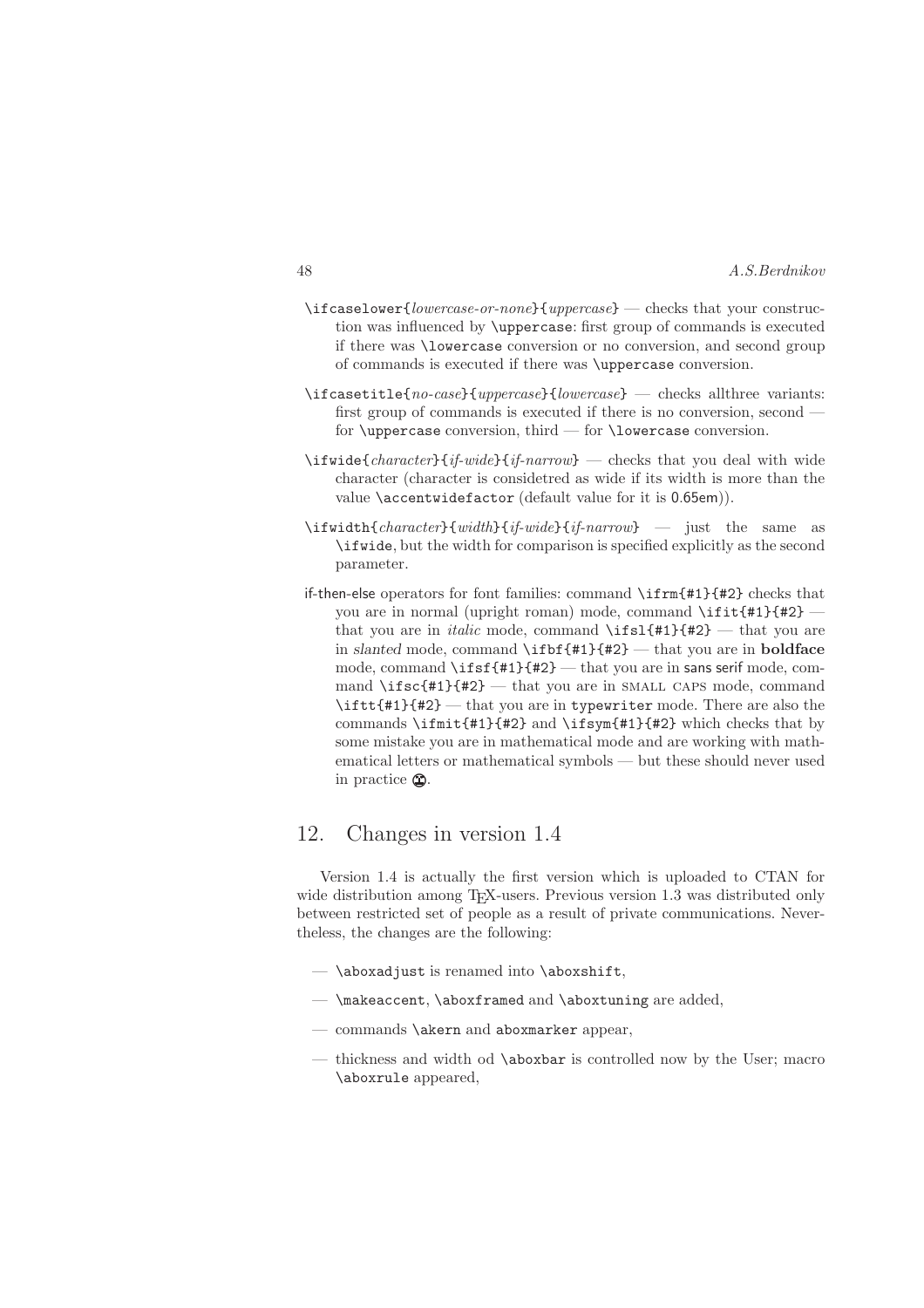- optional arguments are introduced for some commands (by default, i.e., without such arguments, these commands behave as it was in previous version),
- robust versions of the commands with optional arguments are included,
- family of \nullaccent... commands is reviewed and modified (it was safe because in the previous version these commands were not documented and hence were not available for the User),
- behaviour of  $\abla$  behaviour of  $\abla$ if it has positive depthy value; for compatibility with older application macro \aboxbaseline which shifts the character to its baseline always, is added,
- compatibility with Plain,  $AMST$ <sub>F</sub>X, etc., is checked and some errors are corrected,
- internal macro \slant@value is renamed and macro \strip@pt is deleted (since L<sup>A</sup>T<sub>E</sub>X 2<sub> $\varepsilon$ </sub> also has such macro),
- if-then-else structures now have two or three parameters groups of commands to be executed when corresponding condition is satisfied are specified explicitly,
- if-then-else structures for uppercase/lowercase conversion and for title letters are added,
- Now you have more or less detailed documentation  $\mathbf{Q}$ .

# Acknowledgements

I am grateful to Olga Lapko, Mikhail Kolodin and Andrew Janishevskii for numerous useful discussions which result to the appearance of the style file accentbx. The examples of TEX programming demonstrated by Kees van der Laan helped to make the package ACCENTBX more effective and compact. The discussions with Jörg Knappen helped to understand better the base ideology of accents in T1 and EC/DC fonts. The extensive comments and recommendations of the first referee of this paper, Bernd Raichle, enabled to improve greatly the description of the \accent algorithm in section 2 and to correct numerous errors in suggested macro. Robin Fairbairns spent a lot of his time polishing the text of the first variant of this paper. I express my warmest thanks to all these TEXnicians and TEXperts.